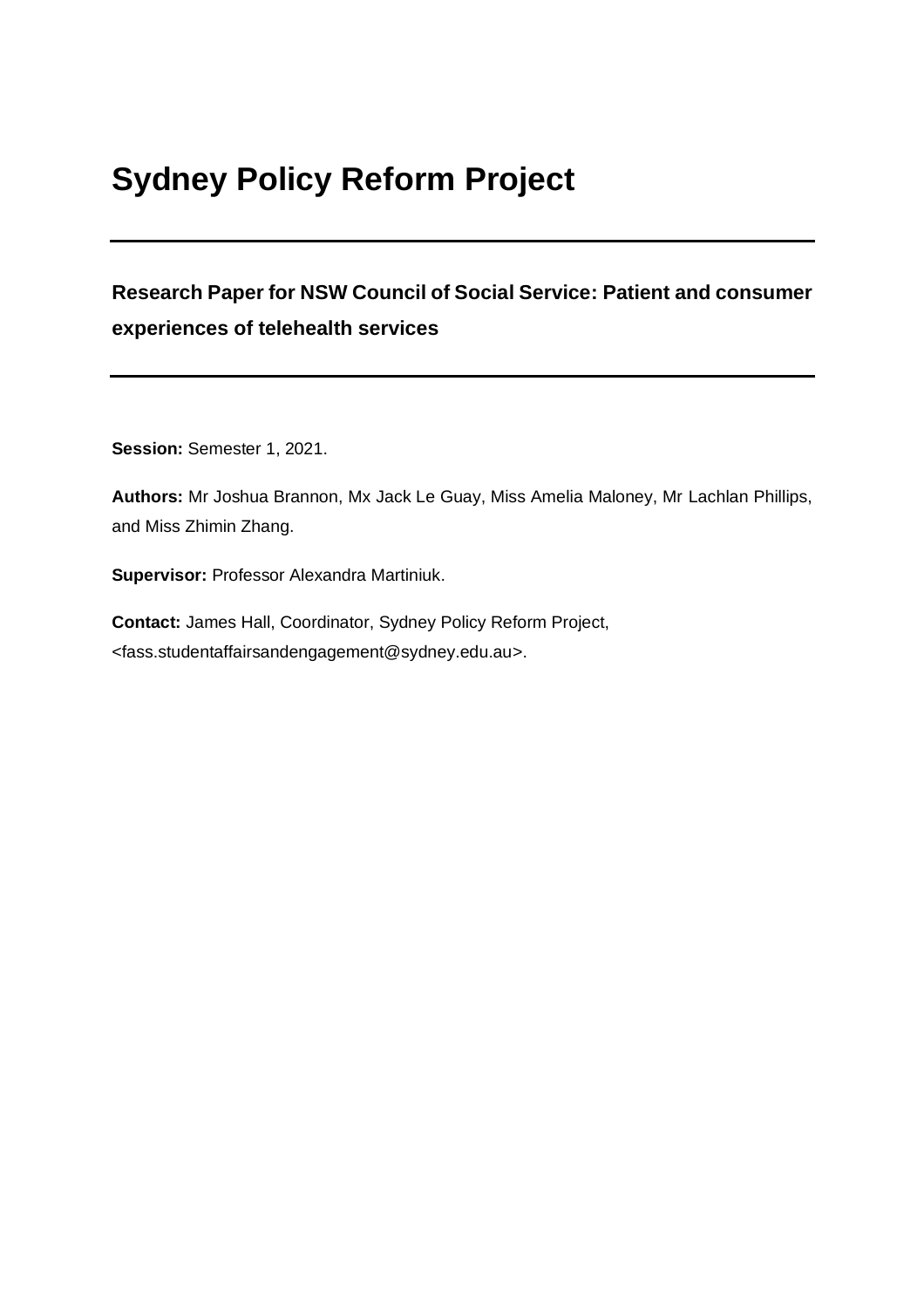## **Table of Contents**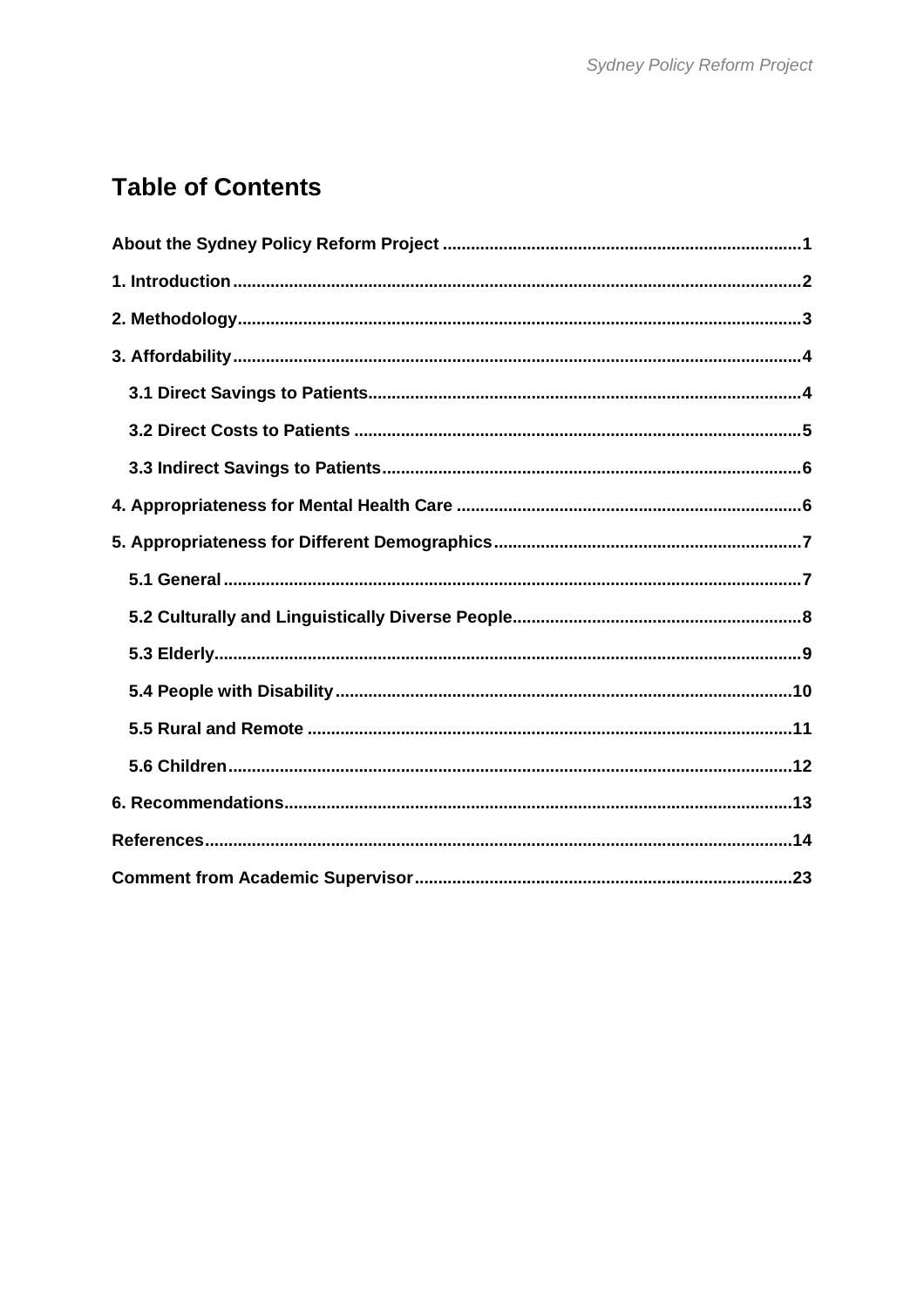### <span id="page-2-0"></span>**About the Sydney Policy Reform Project**

The Sydney Policy Reform Project ('Project') facilitates University of Sydney students to write research papers for policy organisations, and submissions to government inquiries, under supervision from University of Sydney academics. The Project is a volunteer, extra-curricular activity.

The Project is an initiative of the Student Affairs and Engagement Team within the Faculty of Arts and Social Sciences, and the Division of Alumni and Development, at the University of Sydney. The Project is funded by a donor to the University of Sydney.

The students who wrote this paper were Mr Joshua Brannon, Mx Jack Le Guay, Miss Amelia Maloney, Mr Lachlan Phillips, and Miss Zhimin Zhang. The academic supervisor for this paper was Professor Alexandra Martiniuk.

Any inquiries about the Project or about this paper should be directed to the Coordinator, Mr James Hall, at the following email address:

<fass.studentaffairsandengagement@sydney.edu.au>.

## **Legal Disclaimer**

This document has been prepared by students of the University of Sydney as part of the Sydney Policy Reform Project and is provided 'as is'. You are free to share (to copy, distribute and transmit) and adapt this document, provided you appropriately attribute the authors and the Sydney Policy Reform Project.

The University and the authors provide no express or implied warranties or guarantees in relation to the content of the document, including in relation to the validity or usefulness of the information it contains, and you should not rely on the content without first obtaining independent advice. To the extent permitted at law, the University and the authors exclude liability for any loss or damage suffered arising from use of or reliance on the content, or any other statement or opinion, in the document.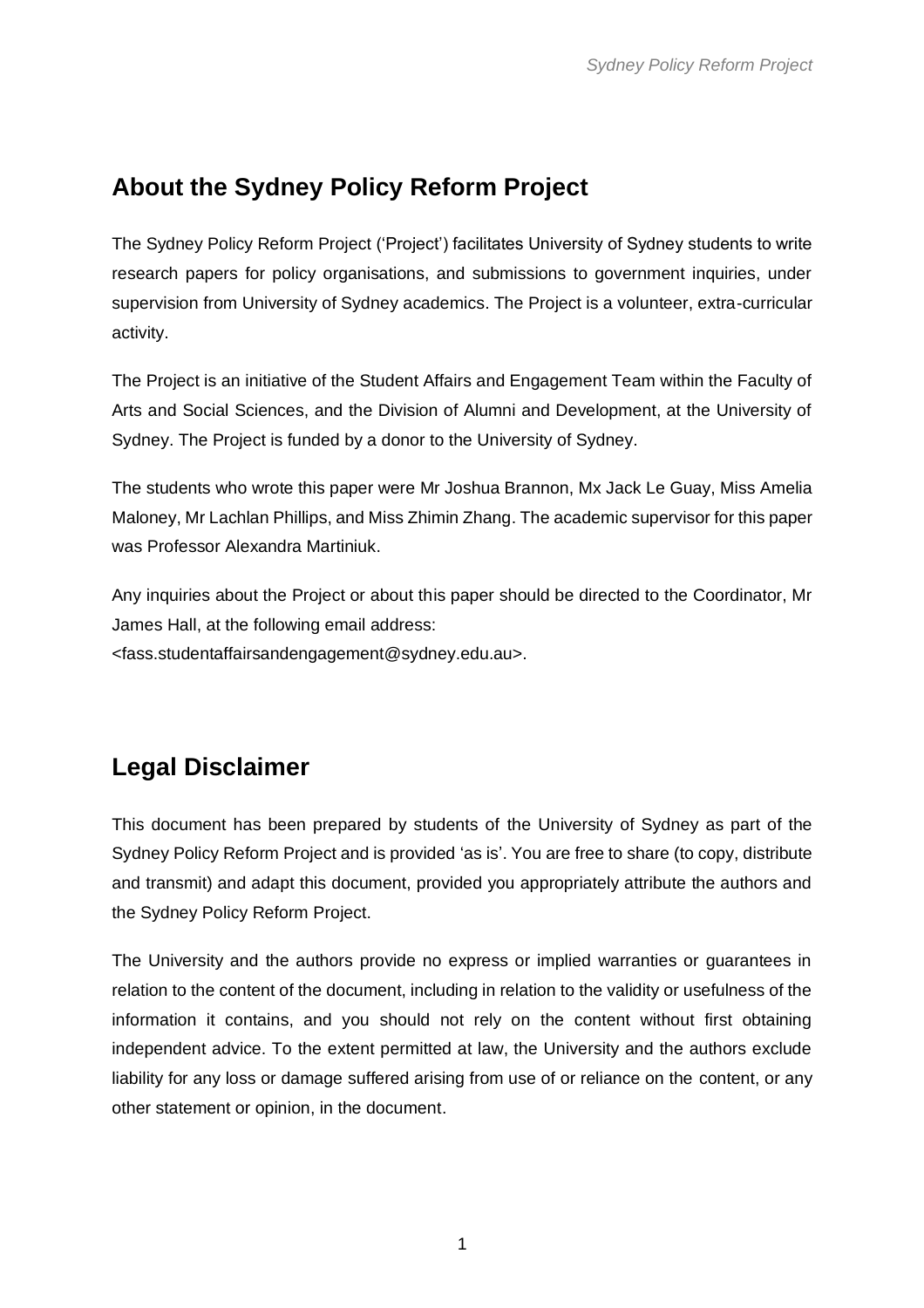### <span id="page-3-0"></span>**1. Introduction**

Telehealth can be understood as the 'use of telecommunication techniques for the purpose of providing telemedicine, medical education, and health education over a distance' (Australian Department of Health 2015). Telehealth services in Australia cover a broad range of services and types of healthcare, and concern multiple levels of stakeholders at an individual level and a government and service delivery level. This literature review will form part of ongoing research conducted by the NSW Council of Social Service ('NCOSS') on the social determinants of health to provide advice to government agencies on health issues affecting vulnerable peoples in NSW. Due to the COVID-19 pandemic, the telehealth services available under the Medical Benefits Scheme (MBS) have been expanded from March 2020 until December 31, 2021, and these items 'are available to GPs, medical practitioners, specialists, consultant physicians, nurse practitioners, participating midwives, allied health providers and dental practitioners in the practice of oral and maxillofacial surgery' (Australian Department of Health 2021).

Wider access to telehealth services due to both increased affordability and availability has spotlighted the potential for such services to fill the gaps currently in healthcare and to expand due to new technology. This technology includes telephone and video consultations, technical peripherals, self-monitoring technologies, and emerging technologies. Although technology itself is constantly updating, telehealth service providers and consumers alike had generally been slow to follow suit, until the COVID-19 pandemic, during which there has been a rapid increase in the use of telehealth services. According to MBS Data reported in February 2021, around when the pandemic began, there were 3.3 million telehealth consultations in February, with 93% being via telephone and 7% being via videoconference (Centre for Online Health 2021). This was a rapid increase in the use of telehealth services made possible through the prevalence of available online technology and pre-existing billing procedures (Sansom-Daly & Bradford 2020). The lack of implementation prior to the pandemic may be due to, for example, concerns around privacy and technical standards – yet this may not be the only explanation, since these concerns have affected telehealth services since the rise of internet and mobile phone use in the late 1990s and early 2000s (Mitchell 2000; Hailey & Crowe 2003).

There is limited specific data available on patient and consumer experiences of telehealth in New South Wales and Australia more broadly. Key focus areas of older Australians, rural infrastructure access, and post COVID-19 emergence uptake of telehealth is where the quantitative data is most concentrated. This literature review will gather available and comparable research to showcase patient and consumer experiences in the key areas of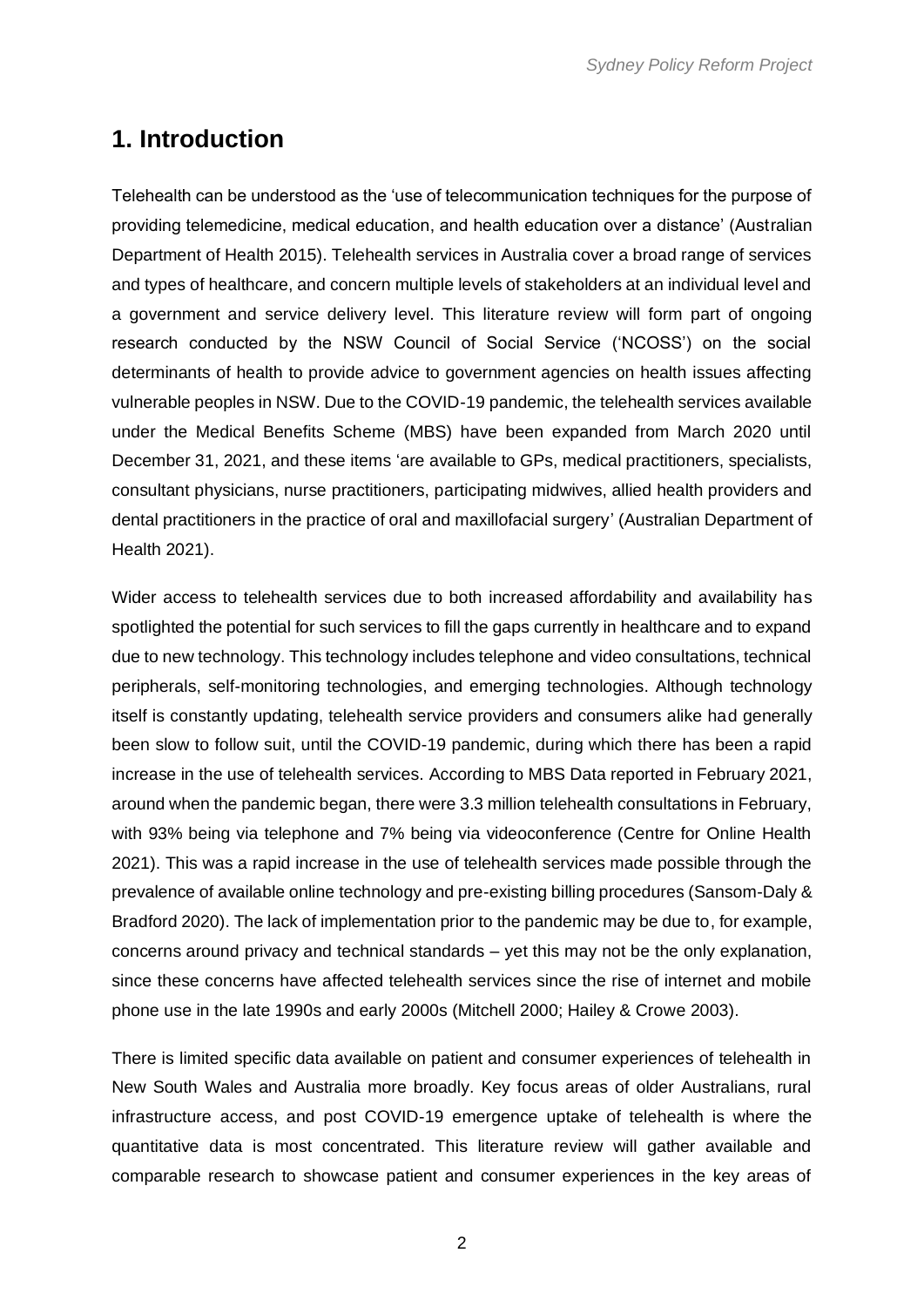affordability, accessibility, appropriateness for different types of healthcare, appropriateness for different demographics, and any other available measures of patient satisfaction.

### <span id="page-4-0"></span>**2. Methodology**

Our definition of telehealth is developed from the brief provided by NCOSS, to respond most accurately to the brief. The definition is also limited to health services provided in New South Wales and Australia. Particular emphasis is given to services offered under the MBS as these services were expanded due to the COVID-19 pandemic, making them timely and relevant.

As a team of five researchers, we divided research and searched terms on multiple databases, including the University of Sydney Library, University of New South Wales Library, JSTOR, Google Scholar, Scopus, MedLine and SAGE databases. The terms included in our search were 'telehealth', 'e-health', 'telemedicine' 'consumer', 'patient', 'experience', 'perception' and related terms. These terms were searched in conjunction with 'New South Wales', 'Australia' and were dated from 2000 onwards, with a strong focus on articles within the last three years. Research from the earlier 2000s was used primarily for background information to give context to current telehealth policy and service availability. More recent studies were given preference due to the rapid nature of technological change.

Our original approach to this literature review was to individually research different demographic areas in relation to telehealth experiences – for example, the demographics of people living in rural areas, people with disabilities, people from a CALD background, elderly people, and LGBTQIA+ people. It quickly became evident that only some of these demographics, particularly rurally located people, elderly people and people with disabilities, had much research on patient and consumer experiences of telehealth. In searching, for example, 'telehealth' in conjunction with variants of 'LGBTQIA+' (such as 'LGBT', 'Lesbian', 'Gay' and so on), very few studies mention LGBTQIA+ people specifically. Some studies point to the potential for telehealth services to help increase accessibility for certain demographic groups, such as the LGBTQIA+ community, for example through providing services to rural areas which may not have healthcare workers who are well trained in areas of LGBTQIA+ health (Zwickl et al. 2019). This gap in research then informed our recommendations for further research into these demographics.

Due to the wide scope of the project, the literature review focuses on specific demographic areas. Some of the research is also Australia-wide rather than New South Wales specific, and some research mentioned is from comparable countries. Grey literature and other handpicked research is also included in addition to academic work, such as some news articles,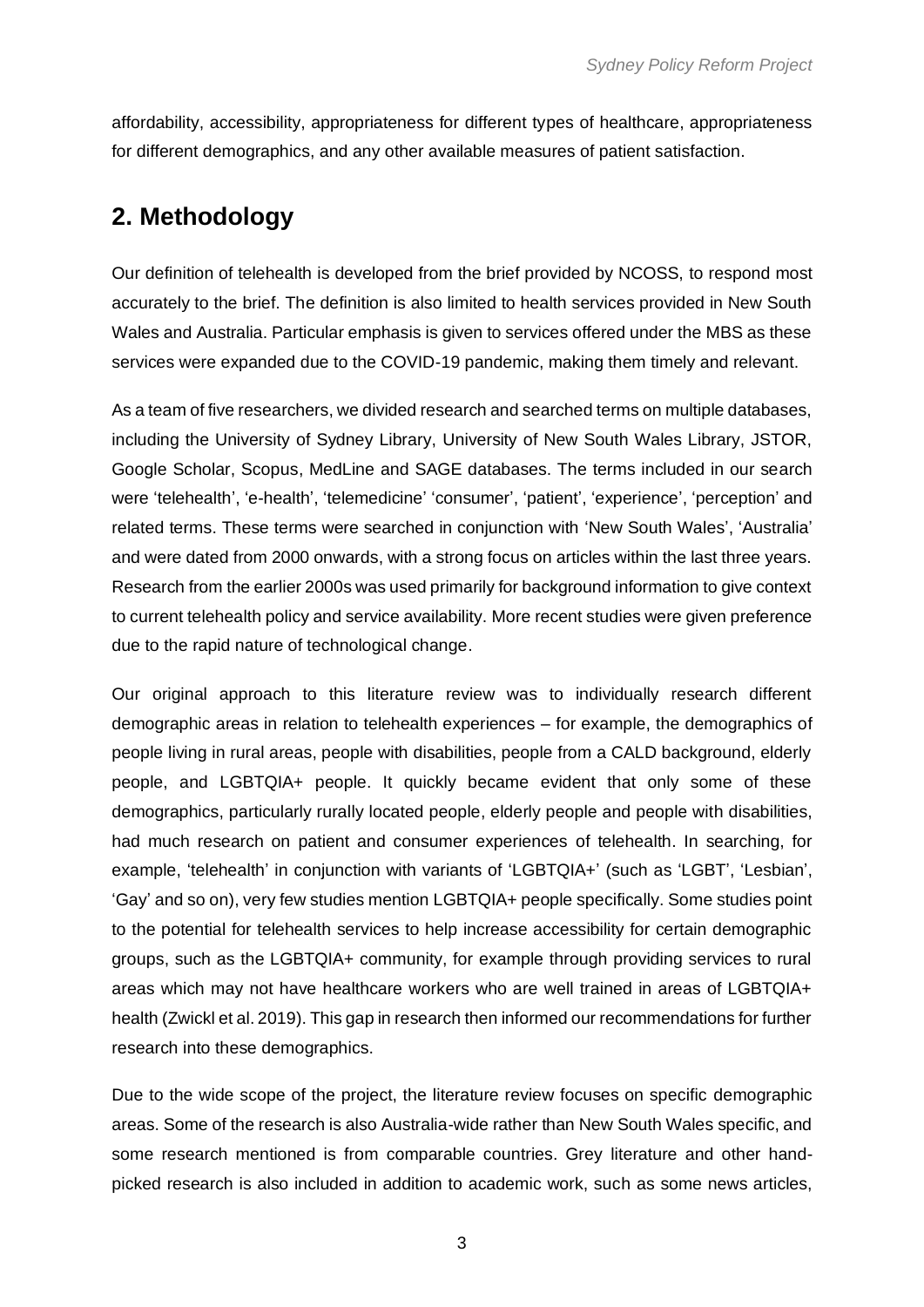and government reports, to give context and inform in areas which academic writing has yet to cover.

## <span id="page-5-0"></span>**3. Affordability**

In addition to the terms discussed in section 2, the research summarised in this section searched using the terms 'affordability', 'telehealth', 'NSW', 'cost', 'Australia', 'productivity', 'waiting times', and 'travel', in the specified databases. 60 documents were screened using these terms, with 18 relevant documents identified.

Average annual Australian out-of-pocket healthcare expenses (co-payments) are \$1,265 per person aged 18-88 (Australian Institute of Health and Welfare020). Nonetheless, nation-wide survey data (Zurynski et al. 2020) estimates the extent of the population who forego treatment due to cost concerns in a 48-month period as follows:

- 48% have not visited a dentist;
- 49.7% have not filled a prescription or have skipped doses;
- 30.7% skipped follow-up appointments:
- 13.8% have not visited a doctor; and  $\blacksquare$
- $\blacksquare$ 75% reported a reliance on bulk billing.

Such data does not isolate whether co-payments or indirect costs caused this phenomenon, however telehealth presents opportunities to reduce both. Direct savings are from recovered from co-payments. Indirect savings result from patients not having to travel or sit in waiting rooms to receive healthcare, thereby saving on costs such as travel, lost work, childcare, and caregiver expenses. This review finds mixed evidence on whether telehealth reduces direct patient costs, but it finds strong evidence that telehealth reduces indirect healthcare costs. International examples further illustrate a pathway for direct savings to be generated.

### <span id="page-5-1"></span>**3.1 Direct Savings to Patients**

Direct cost savings of telehealth primarily result from technologies reducing the length of time required by clinicians to consult or administer treatments. This is a significant productivity improvement for healthcare providers, as reducing the number and duration of required consultations or treatments can generate a direct cost saving to patients. Flynn et al. (2020), found that following an initial in-person consultation, website materials were able to primarily guide physiotherapy for Parkinson's patients, reducing average subsequent treatment time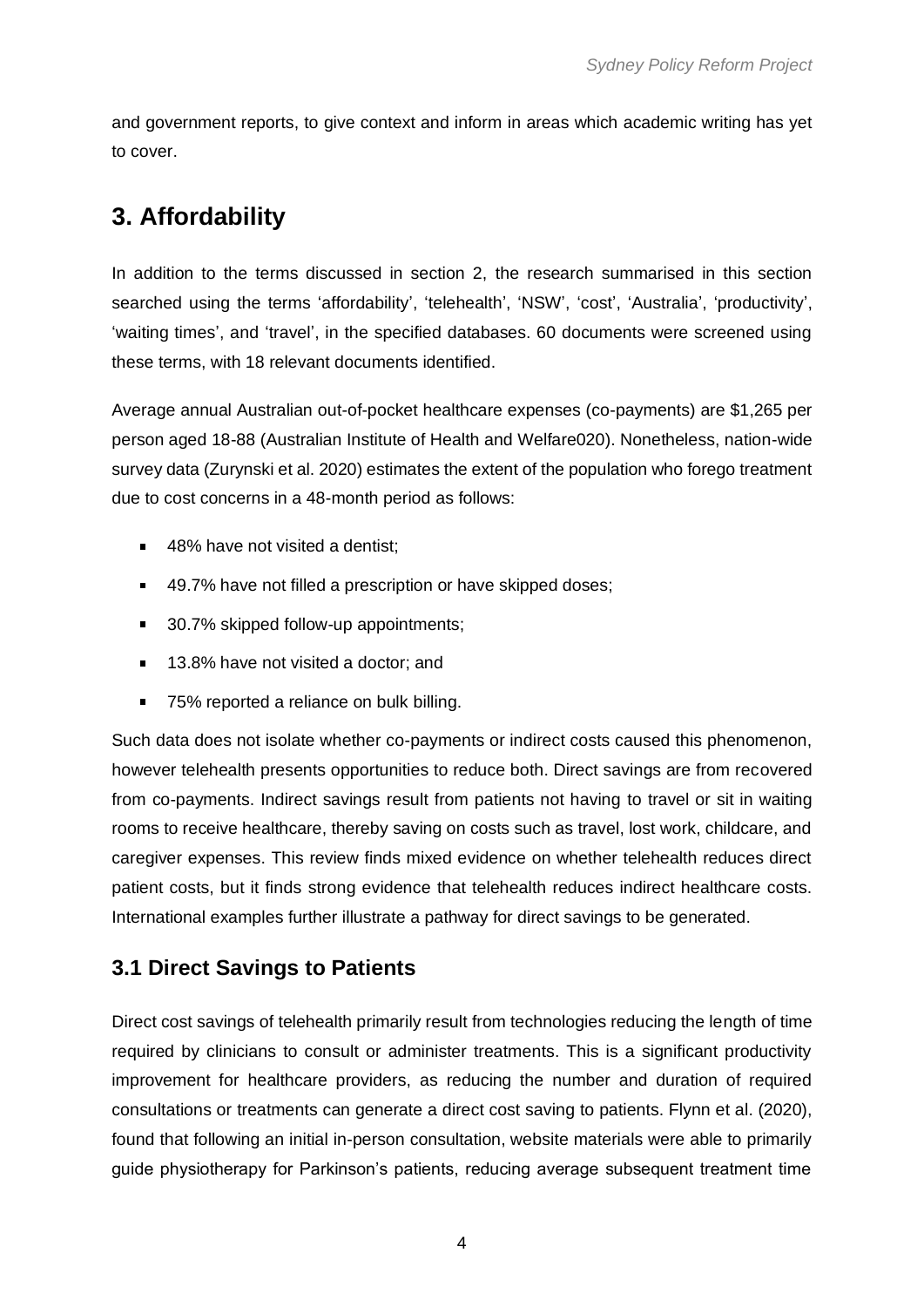from 98 to 10 minutes. Partial self-treatment therefore represents a potential area of cost saving.

Similarly, remote monitoring and self-monitoring technologies, especially for sufferers of chronic health conditions, presents an opportunity for costs savings. This typically involves patients taking their own weight, blood glucose levels, or blood pressure, combined with telephone consultations to monitor patients and ensure adherence. Such measures reduce the duration and frequency of consultations (Caffery et al. 2017). An additional benefit is reducing secondary care requirements, as physicians can predict and avoid admissions with low-cost interventions (Snoswell et al. 2019; Snoswell et al. 2020; Razavi et al. 2017; Infrastructure NSW 2018). Snoswell et al. (2019) found that store-and-forward technology also reduces reliance on secondary care. When patients are admitted to hospital, remote screening may bypass emergency departments, presenting a further direct cost reduction (Jung et al. 2020).

Through improving the collection and management of patient data, and by educating and equipping patients to involve them in their own treatment, telehealth can make healthcare far cheaper to administer. The studies examined did not quantify the co-payment savings generated. Caffery et al. (2020) notes that providers and Medicare do not reflect time savings in their pricing, however in the United States, telephone consultations are cheaper due to their efficiency. Healthcare providers may lower prices if the widespread use of self-monitoring, self-treatment, and remote consultation is expanded and maintained to reflect productivity gains.

#### <span id="page-6-0"></span>**3.2 Direct Costs to Patients**

Despite being cheaper to administer, in some cases, inadequate reimbursement may increase out-of-pocket healthcare expenses. Many self-treatment and monitoring practices require patients to purchase their own aids or maintain them such as by replacing batteries. For lowincome individuals and particularly pensioners, such costs can be unmanageable (Greig et al. 2020). Some forms of healthcare are more expensive when delivered remotely such as telescreening for skin cancer diagnosis (Snoswell et al. 2019) and 20% of dietician treatments (Kelly et al. 2020).

Consultations via telehealth also strain healthcare providers due to higher cancellation rates (Kelly et al. 2020). A 9% increase in general usage of healthcare services has also been recorded in Australia since the expansion of the MBS to include telehealth (Caffery et al.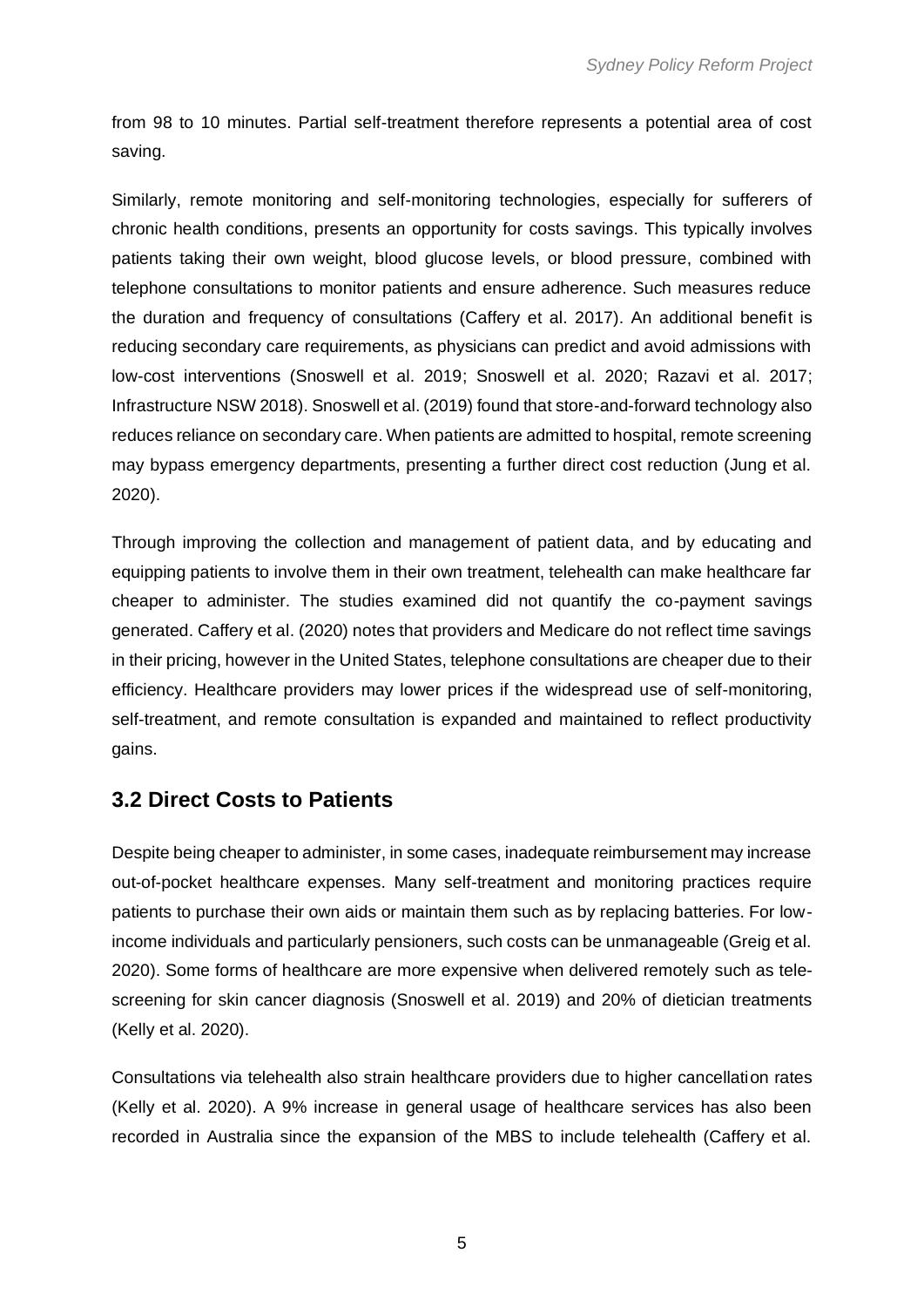2020). It is unknown to what extent this is an inefficient overuse of healthcare services or a result of improved accessibility to services, or other pandemic-related factors.

#### <span id="page-7-0"></span>**3.3 Indirect Savings to Patients**

While it is generally unclear whether telehealth can reduce co-payments, with each form of treatment requiring individual assessment, there is consistently strong evidence that it can reduce indirect costs, greatly improving the affordability of healthcare.

Travel times are one such cost, which in Queensland and Western Australia-based studies have been shown to be sufficiently reduced by telehealth consultations so as to lower the overall cost of treatment, particularly for remote patients (Taylor et al. 2018; Razavi et al. 2017; Snoswell et al. 2019). The majority of studies considered failed to quantify the relative significance of various indirect cost savings, instead amalgamating all indirect costs circumvented by telehealth including lost working time, childcare costs, and caregiver costs (Maurice et al. 2020; Snoswell et al. 2020; Razavi et al. 2017; Cabrera et al. 2020; Kelly et al. 2020; Damberger 2018). These studies regard such savings as the principal benefit of telehealth.

Estimates on the magnitude of indirect costs vary widely, and while these costs are generally proportional to the length of time it takes to receive traditional treatment, it is important to note that these costs exist and are saved in urban settings. Chai et al. (2019), for example, have identified the potential for family-based treatments, which were prohibitively expensive or unfeasible due to indirect costs in urban settings, to become viable when delivered online. Given that telehealth has successfully substituted for at least 34% of all consultations during the pandemic (Caffery et al. 2020), and two thirds of patients find this experience at least as good as in-person (Isautier et al. 2019), telehealth has enormous potential to improve affordability beyond the pandemic by reducing the indirect costs associated with healthcare.

## <span id="page-7-1"></span>**4. Appropriateness for Mental Health Care**

One concern addressed by studies is whether telehealth is an appropriate mode for delivering mental health care services. Some consider that the ability to build rapport can be lost when using technology, and that 'telehealth may be unable to facilitate the human‐to‐human connection required, or that something of the therapeutic interaction's *essence* may be lost in the process' (Sansom-Daly & Bradford 2020, pp.1404-1405). They argue that the 'human element' is not wholly erased in telehealth; rather, the mode of interaction is different, which may bring both challenges and benefits. One benefit, for example, is that they find people tend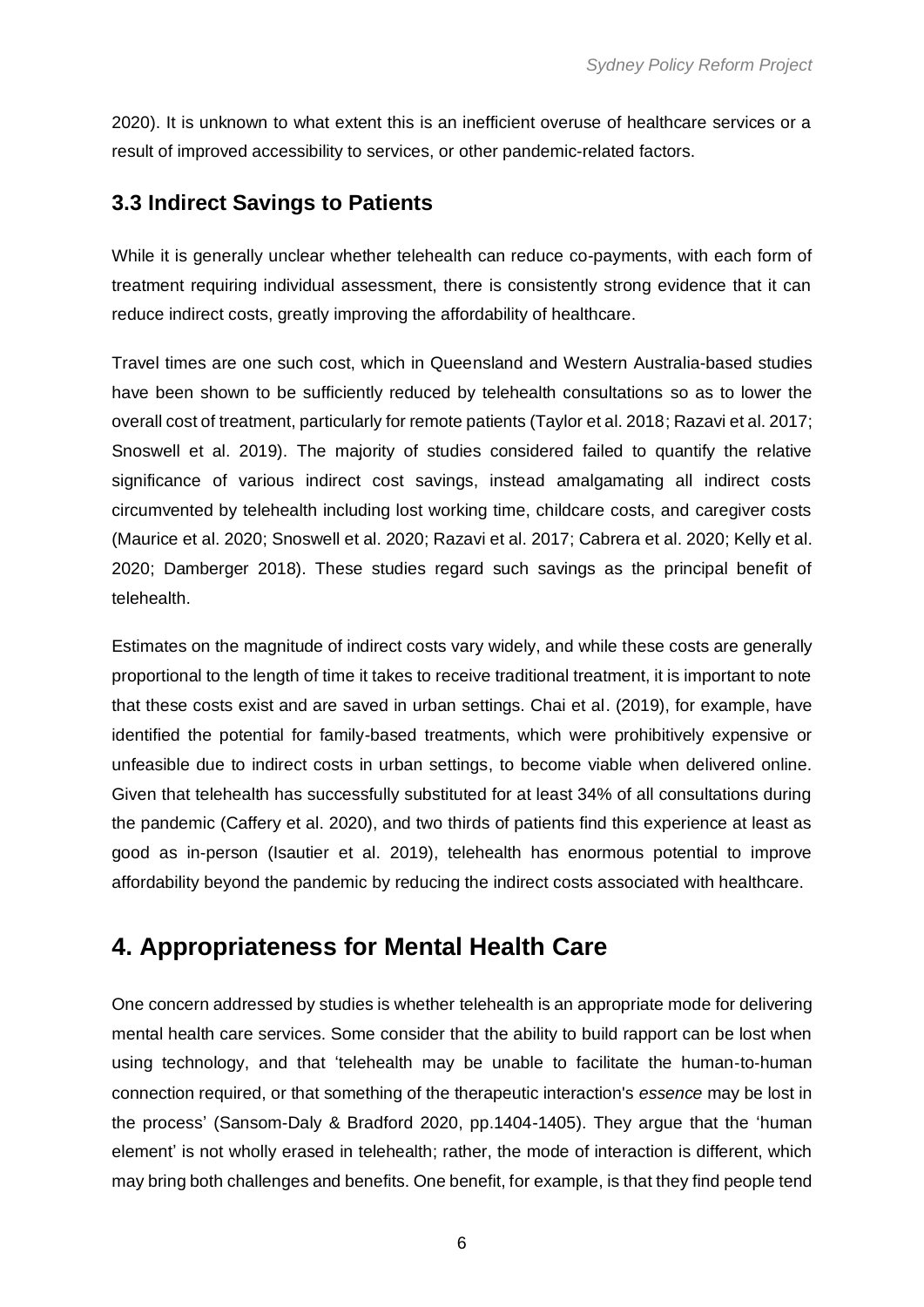to act differently when communicating electronically from a home environment, compared to when in person at a medical facility, and this can reveal information not otherwise able to be gathered.

A randomised control trial conducted by Chalmers, Sansom-Daly, Patterson, McCowage, and Anazodo (2018) assigned a small sample of young (15-25 year old) cancer patients into either in-person or videoconference consultations with a clinical psychologist. This is a vulnerable population which experiences clinical distress in 23-27% of patients and has a high suicide risk. This population also requires highly specialised psychosocial support, and the provision of these specialised services to small, dispersed populations is a key advantage of telehealth. 87.5% of the treatment group indicated no preference, or a preference for telehealth. Preference of telehealth was always for logistical reasons. The majority of those assigned face-to-face indicated a preference for in-person consultations, which suggests perceptions of telehealth (videoconferencing) improve after exposure to it. Many clinicians considered videoconferencing to be on par with in-person treatment, at least for some forms of telehealth. Further, evidence shows that teletherapy cognitive behavioural therapy (CBT) is as effective as clinician-delivered CBT (Reay, Looi & Keightley 2020). As such, these studies suggest telehealth services offer new and useful benefits to service delivery.

### <span id="page-8-0"></span>**5. Appropriateness for Different Demographics**

### <span id="page-8-1"></span>**5.1 General Population**

Parker et al. (2018) conducted a meta-analysis of primarily Australian and some OECD country studies on the experience of telehealth patients from vulnerable groups (CALD, Indigenous, SES, remote) with chronic disease. They identified 18 relevant studies which reported widely differing levels of satisfaction with use of various telehealth treatments. Most of these studies focused on self-management of chronic conditions by encouraging goal setting, providing rewards for achievement, and enhancing patient responsibility for symptom monitoring. The uptake of and satisfaction with self-management techniques was found to be highly dependent on the patient's intrinsic motivation. Further, satisfaction was high when patients perceived interventions to be highly relevant to their needs and they felt actively supported, and when technologies were relatively uncomplicated. This suggests a need for telehealth self-management services to be highly targeted to the relevant group, and a need for health and tech literacy, such that patients understand their conditions, and the importance of their role in its management, and how to use any relevant technologies.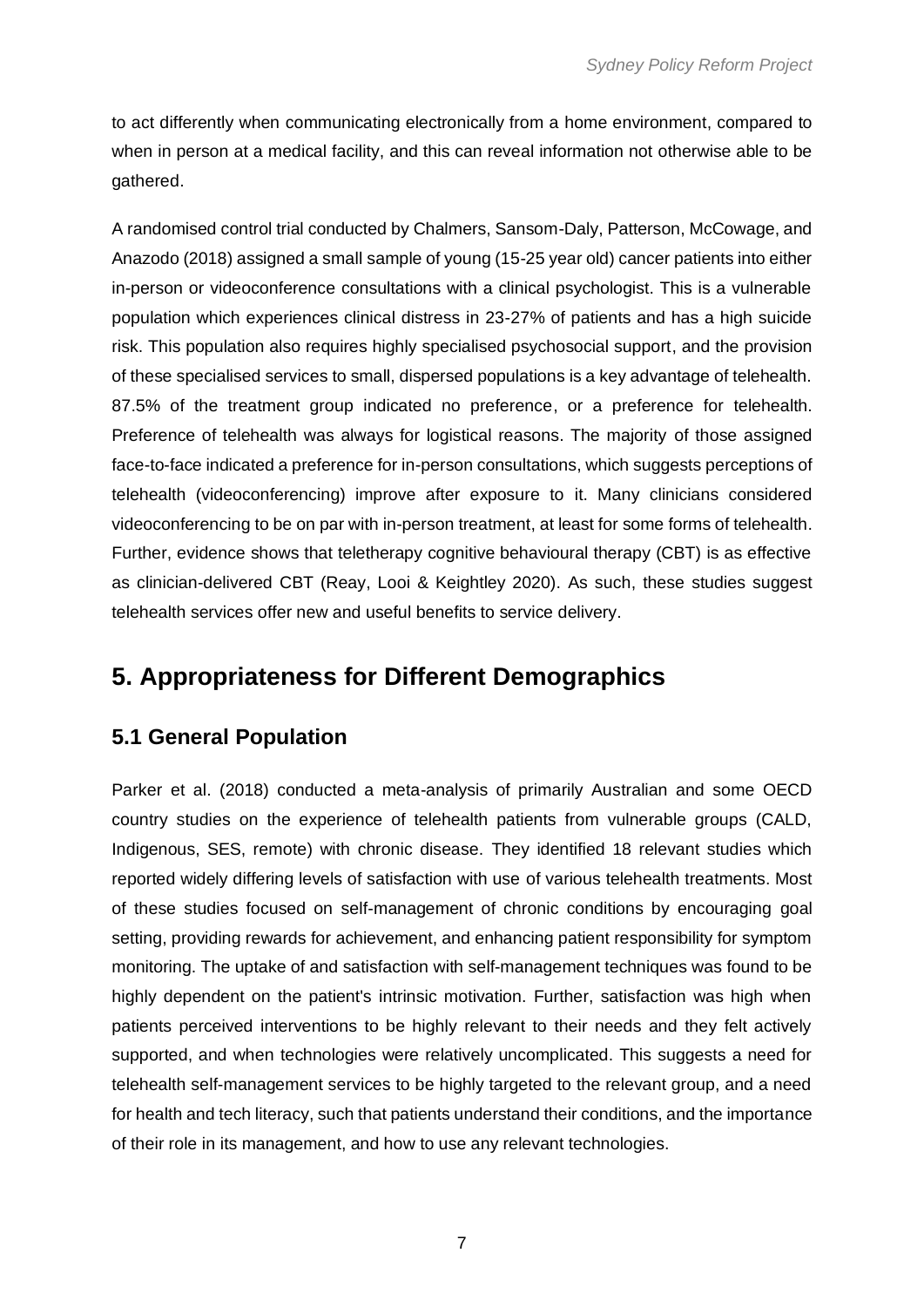#### <span id="page-9-0"></span>**5.2 Culturally and Linguistically Diverse People**

The Australian Bureau of Statistics defines Culturally and Linguistically Diverse (CALD) communities as individuals born overseas and individuals with a parent born overseas (ABS 2020). While many overseas-born Australians and their families are healthy, the NSW Department of Health has nevertheless identified some CALD communities as being disproportionately affected by illnesses such as coronary heart disease, diabetes, and psychological distress (NSW Health 2020). Furthermore, preliminary studies conducted by researchers at Melbourne and Monash University indicate that CALD communities in Victoria are disproportionately impacted by the ongoing COVID-19 pandemic (Skouteris 2020; Grills & Butcher 2020). In addition, Zhang et al.'s study on mobile technology utilisation among CALD patients found CALD people are likely to be familiar and comfortable using mobile phone technology. These factors suggest that CALD communities can be beneficiaries of telehealth services.

Unfortunately, despite the relative vulnerability of CALD communities, their experiences with telehealth services have been mixed (Kong et al. 2020; Nouri et al. 2020). A 2020 US study on the equity of access to telehealth services during the COVID-19 pandemic revealed that while non-CALD patients are more likely to consult with clinicians following the implementation of telemedicine, CALD communities, including Latinx and Pacific Islander communities, are now less likely to attend check-ups or consult with physicians (Nouri et al. 2020). Barriers created by the health system (such as inadequate access to interpreters), and the low levels of awareness of telehealth services among some CALD communities, are identified as the leading causes of CALD attrition from accessing healthcare services since the pandemicinduced shift towards telemedicine (Nouri et al. 2020).

While CALD communities in the United States undoubtedly face challenges unique to America's demographic, political and healthcare landscape, lack of access to interpreters and barriers in digitally communicating important health information to CALD communities present a significant issue in Australia too (RACGP 2020). From 16 March 2020, Medicare-funded telehealth services were expanded in Australia. In the first six weeks following the expansion2% or 7 million of all surveyed consultations were conducted via a telehealth service (Snoswell, Smith & Caffery 2020). While the uptake in telehealth use is positive, media statements by the Royal Australian College of General Practitioners (RACGP) and Australia's multicultural Special Broadcasting Service (SBS) have already identified deficiencies in the current availability and accessibility of interpreters for assistance in the use of telehealth services (RACGP 2020; Murray & Houghton 2020). To avoid the levels of attrition from health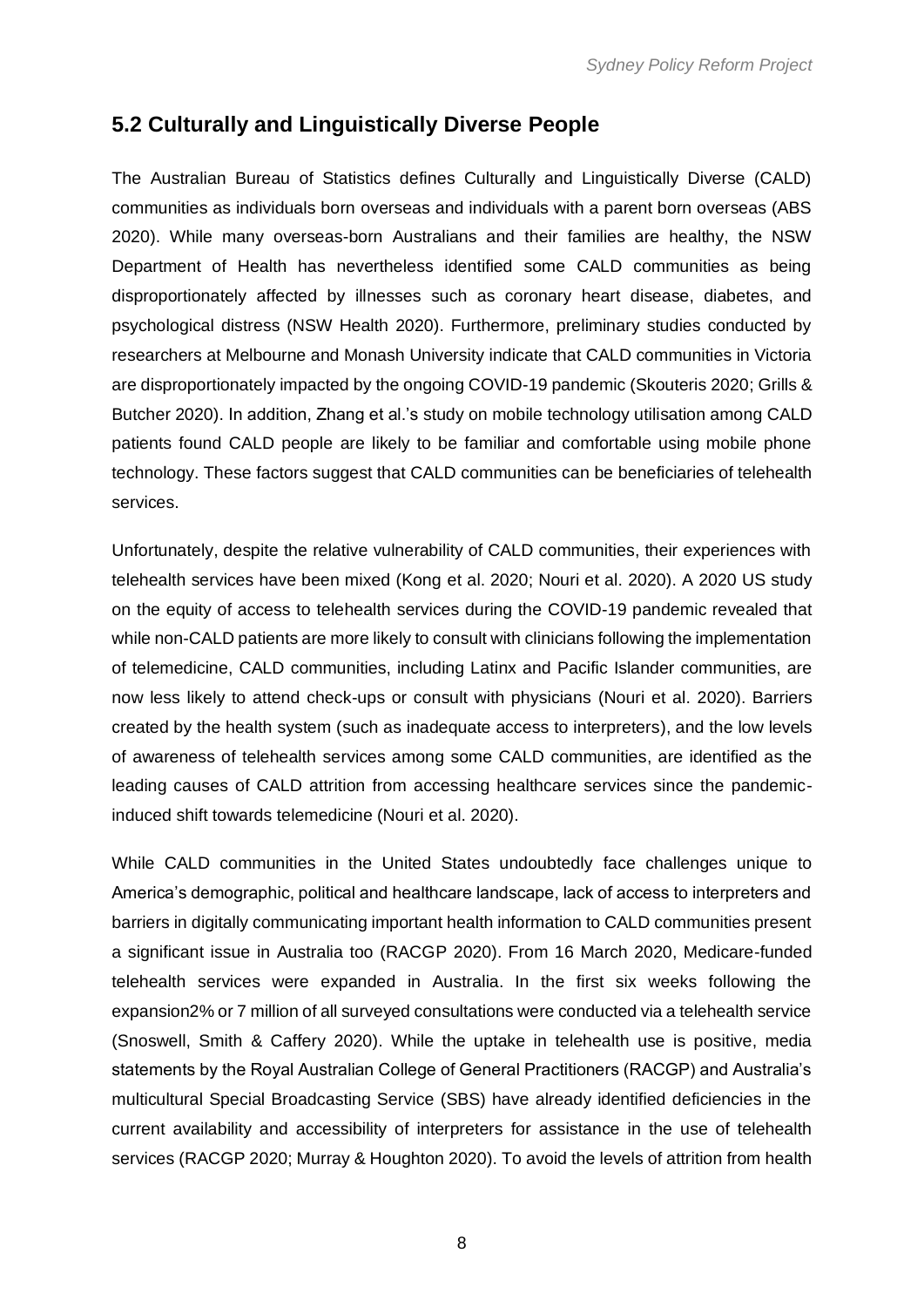services witnessed in the United States amongst CALD communities, NSW should ensure that CALD communities are both aware of the availability of telehealth and are provisioned with appropriate cultural and linguistic supports (Wild et al. 2021).

#### <span id="page-10-0"></span>**5.3 Elderly**

The NSW government defines elderly as individuals aged 65 years or over. However, there is an understanding that the term is amorphous and people as young as 50 have been included in some studies of the 'elderly' – particularly concerning Aboriginal and Torres Strait Islander communities (McIntosh & Phillips 2003). Importantly, individuals considered elderly are at increased risk of health-related disorders and thus stand to benefit immensely from telehealth services. Unfortunately, lower levels of digital literacy among this group impacts access to telehealth. Additionally, while there exists some level of support for telehealth services, particularly among elderly patients with neurodegenerative disorders like Alzheimer's disease and dementia (Haralambous et al. 2019; ANJ 2013), both elderly individuals from CALD communities, and clinicians themselves, have historically expressed a preference for face-toface consultations (Fisk, Livingstone & Pit 2020; Haralambous et al. 2019). Fortunately, post-COVID data suggests that clinicians may be ready to overcome their ambivalence towards telehealth services, with 87% of those surveyed desiring the retention of certain COVID-19 specific telehealth items after the abatement of the COVID crisis (O'Kane 2020).

Importantly, significant heterogeneity exists within the elderly community, and as a group already predisposed towards disadvantage, intersections with other marginalised groups can have a compounding effect. One such group is elderly CALD Australians. Media reports have highlighted the ongoing difficulties CALD patients have experienced accessing COVID-19 specific telehealth services due to inadequate access to translation and interpreter services (Murray & Houghton 2020). Given that elderly patients often possess low levels of digital literacy, elderly CALD patients may be 'doubly' disadvantaged.

Furthermore, despite the increased prevalence of video conferencing telehealth services due to their increased utility as diagnostic tools, elderly Australians have experienced difficulty in understanding and navigating the technology required to support these services (O'Kane 2020; Fisk, Livingstone & Pit 2020; Haralambous et al. 2019). Additionally, there exist concerns that elderly Australians may 'defer' from regular appointments and check-ups if telehealth services are their only alternative. This is particularly true for elderly Australians living in remote and rural areas (Fisk, Livingstone & Pit 2020). Overall, telehealth offers concrete advantages to geriatric Australians as a whole. However, people aged over 65 are not a homogenous group and demographic differences within this population accounts for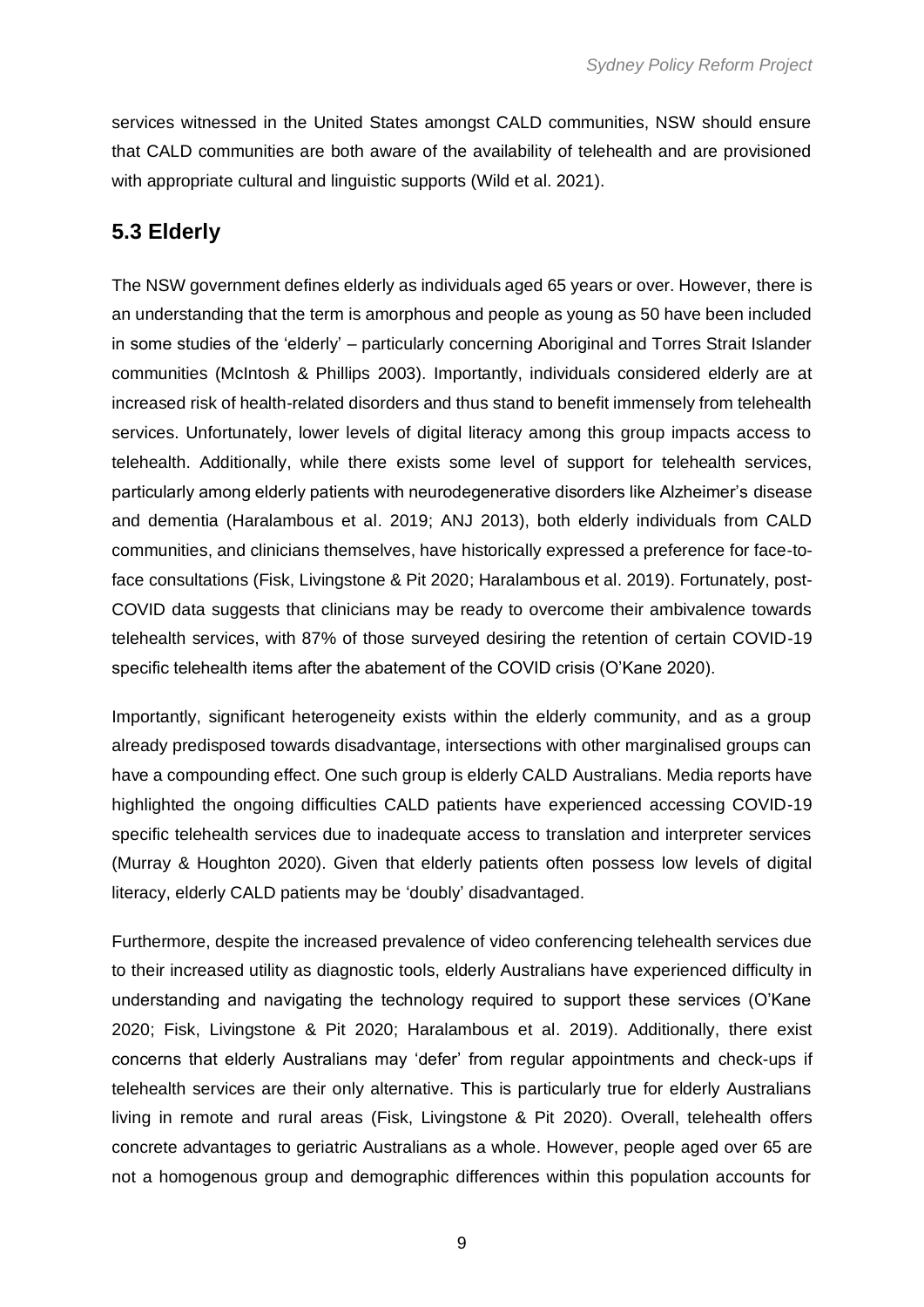further difficulties in accessing telehealth services. The current dearth in academic literature on the confluence between elderly Australians and other marginalised groups reflects a lacuna that both academic and NSW government support services would do well to address.

#### <span id="page-11-0"></span>**5.4 People with Disability**

Although many studies are not generalisable due to small sample sizes and the diversity of disabilities, individual studies and systemic reviews reveal positive patient and caregiver responses to telehealth interventions, therapy, and self-monitoring. Children and their parents have responded positively to online technologies for learning disabilities (Hodge et al. 2019). Best practice for learning disabilities, intellectual disability and neurodevelopmental disorders stresses the importance of building social communication and daily living skills through regular and in-home contexts. Telehealth can enable this by allowing easier access to specialists in non-metropolitan areas, address workforce constraints and decrease primary and secondary costs. The shift towards more complex technologies may risk trading off one skills shortage (health professionals) for another (digital professionals). The need to address digital skills and literacy of healthcare professionals to deal with the anticipated widespread implementation of new technologies such as artificial intelligence has been recognised in the Federal Government's seven-year strategy paper the *Australian National Digital Health Workforce and Education Roadmap*, and the current pandemic (and associated increased demand for telehealth) has likely exacerbated this skills gap (ADHA 2020).

An early COVID-19 study showed only 30% of telehealth users were satisfied, with only 52.8% of practitioners feeling confident with administering the services (Masi et al. 2021). Although subsequent studies have shown promising willingness to use telehealth, ongoing digital education will be required for all stakeholders, including to address additional burdens placed on caregivers to assist in telehealth operation (Mayston 2021). Telehealth can also shift burdens of labour towards disadvantaged families. In-home therapy promises families and caregivers greater time and quality of interaction, but often requires two caregivers to manage siblings, thus exacerbating inequalities for single parents (Pacia et al. 2021). Consumer choice is emphasised as a prerequisite of telehealth adoption, often described as 'complementary' to in-person care. This raises concerns for people with a disability in rural and remote areas given that choice may not exist in practice, due to socio-economic disadvantage and logistical difficulties.

Usability issues have been identified for older adults with cognitive impairment and in management of multiple sclerosis (Jakobsson et al. 2019; Sangelaji et al. 2017). Although it should be noted these issues are not exclusive to older people or people with disability, studies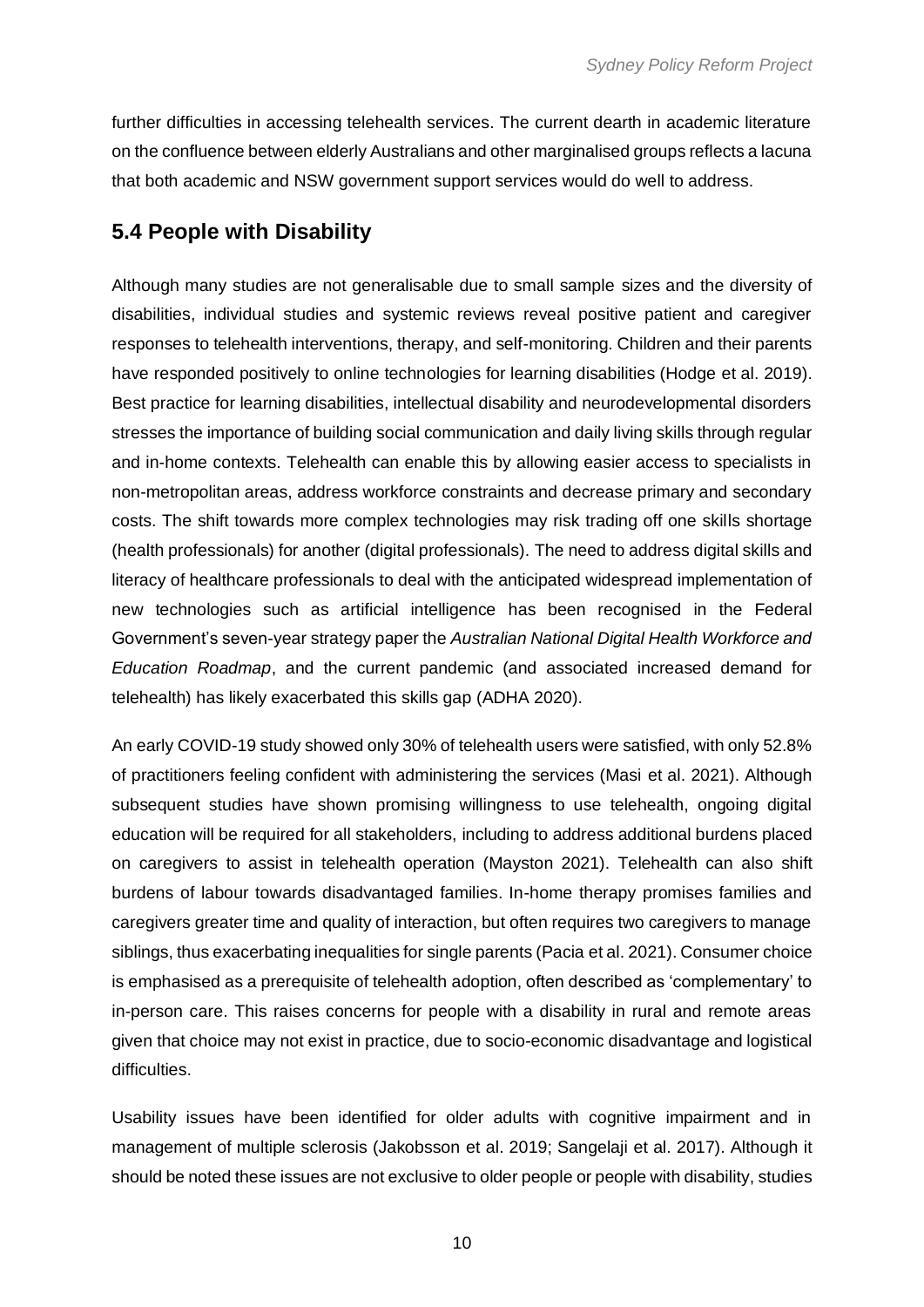emphasise the need for social supports to ensure confidence in digital technology use (Christiansen et al. 2020). Concern about technology replacing social interaction with healthcare workers in disability care and management is a common theme raised in studies. Telehealth effectiveness tends to diminish with more extreme disabilities, which require increased complexity of in-person care (Rathnayake et al. 2019). Many studies are limited to assessing telehealth users who have the knowledge, means and ability to access telehealth services, potentially excluding the most vulnerable people. Community organisations and policymakers should consider the social limits of telehealth technologies and the extent to which they can replace in-person care.

While common uses of telehealth are 'low tech', using video- or audio-conferencing that is relatively easy to understand, newer technologies may present additional difficulties and unintended consequences. The ICT industry differs from clinical care in speed of development, testing methodology and regulation, with rapid adoption of newer technologies risking unintended harms (Cahn, Akirov & Raz 2018). For example, smartphone integration with hearing aids have raised raised issued of end-user frustration, data privacy and the potential to increase stigmatisation by making disabilities 'increasingly discreet' (Ng et al. 2017). Datadriven technologies may risk being perceived negatively by people with a disability due to the risk of stigmatisation, especially if personal datasets are exposed in cyber-attacks (Valdez et al. 2021).

However, new technologies can present useful novel treatments for people with a disability, such as the use of gamification and virtual reality headsets, to aid students with learning, physical and sensory abilities (Papanastasiou et al. 2018). While this approach yielded better outcomes through a patient-centred model, there were also some negative impacts of headsets on some students. Considerable investment in education, research and support may be important to address barriers, burdens and risks for people with disabilities, beyond what is needed for non-telehealth technology development.

#### <span id="page-12-0"></span>**5.5 Rural and Remote**

In Australia, the distribution of population between rural areas and cities makes telehealth a logical option for service delivery, and Queensland hospitals lead the way in the adoption of telehealth services (Edirippulige et al. 2016). Studies find that most patients and their families in rural and remote areas have high satisfaction and acceptance towards telehealth and that telehealth generally plays a beneficial role in improving medical care in rural and remote NSW. By conducting search procedures on patients' satisfaction with telehealth in rural areas, Loriana et al. (2020) found that rural residents are highly satisfied with rehabilitation services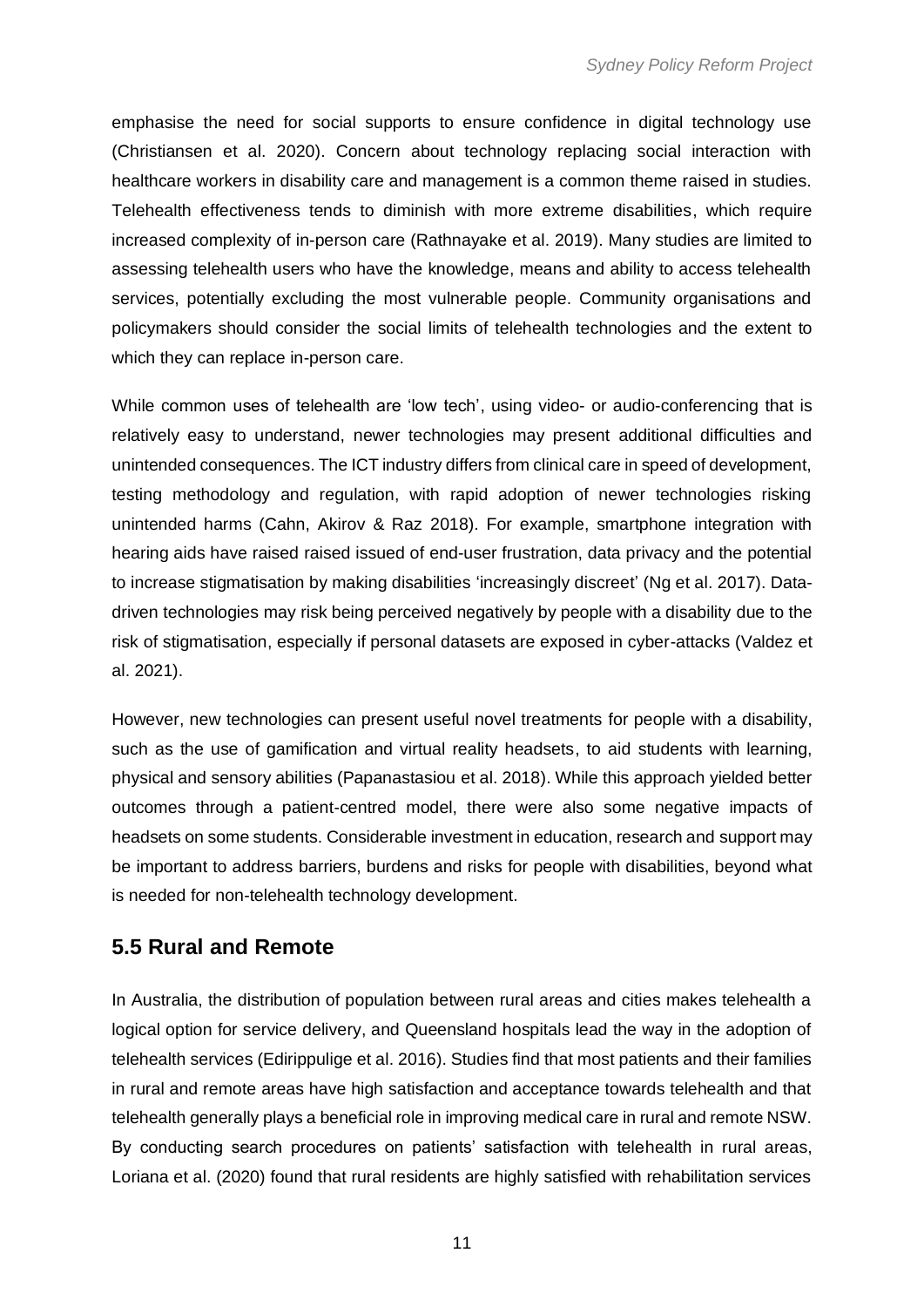such as occupational therapy, physical therapy, and speech-language therapy provided by telehealth. Wiadji et al. (2021) found that some surgeons in remote areas consider that telehealth may cause some patients who can receive surgical treatment locally, to choose remote treatment instead, leading to a reduction in the number of visits to local hospitals, and threatening the viability of local hospitals. Kohlhoff et al. (2020) found that parent-child interaction therapy (PCIT) via telehealth, for children suffering from childhood disruptive behaviour disorders (DBDs), overall improves the quality of treatment for children. The children's parents also provided high evaluations for participating in treatment through telehealth, which they believe has saved them time and reduced the difficulty for them to obtain treatment.

Kohlhoff et al. (2020) found that although the Internet connection is still the biggest obstacle for families in remote and rural areas to receive remote treatment, the installation of a Telstra 4G internet 'dongle' helps to address the lack of stable internet connection for patients in remote areas. Chai et al. (2019) conducted medical interventions on families with obese children through telehealth, and found that almost every parent in the experiment had a high evaluation of the remote intervention, especially for families in remote areas.

Scholars agree that broadband internet is one of the key elements in deciding whether patients in rural and remote areas could use telehealth, and the stability of the broadband network is one of the key elements to whether the patients could get satisfactory experience (Katalinic et al. 2013; Sutherland et al. 2016; Kohlhoff et al. 2020). Robert et al. (2013) found that lowerbandwidth-requiring techniques used in bandwidth-constrained rural and remote areas, such as using smartphones for personal health record or remote video conferencing, can increase the accessibility of telehealth in remote areas. Fairweather et al. (2016) provided remote speech-language pathology services to 19 children from Western NSW Local Health District. They found that using low bandwidth telehealth through desktop computers in schools in remote areas, helped improve the quality of remote speech-language pathology.

#### <span id="page-13-0"></span>**5.6 Children**

The flexibility afforded to parents, and the comfort offered to children, of clinical consultations held in areas familiar to young patients, is a significant advantage of telehealth (Langkamp, McManus & Blakemoore 2015). For example, a pilot study undertaken to determine the feasibility of parent training via telehealth by Bearss et al. (2018), showcased the efficacy of telehealth in providing parents with the skill sets necessary to appropriately manage the disruptive behaviours of children with Autism Spectrum Disorder. All 12 parents involved in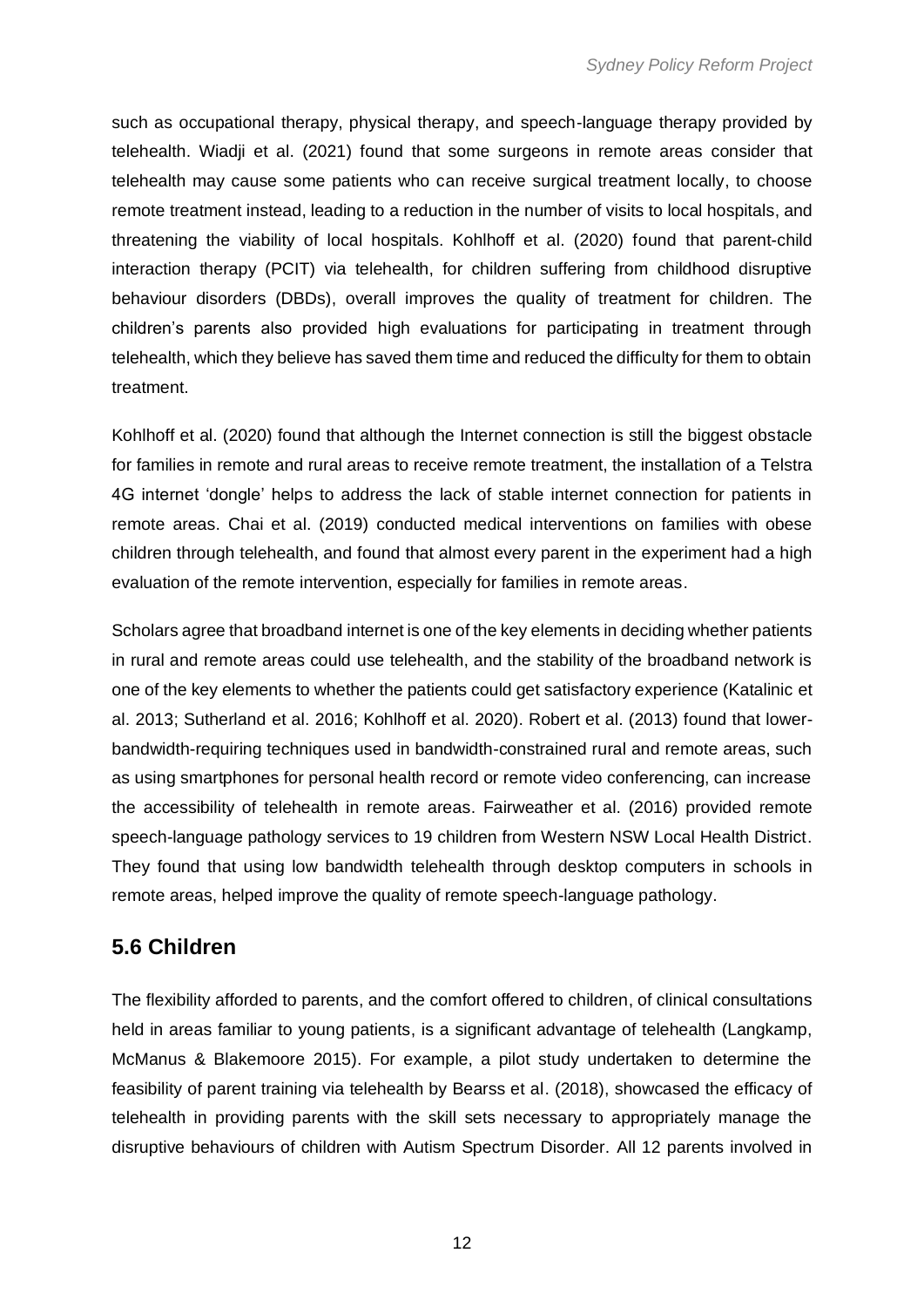the study either 'agreed' or 'strongly agreed' that they felt comfortable receiving training via telehealth and would recommend the service to other parents.

A retrospective analysis and survey study of 45 primary care practices revealed that, since the onset of the COVID-19 pandemic, the most frequent paediatric telehealth consultations concerned mental health, which accounted for between 28-36% of all surveyed weekly telehealth visits (Schweiberger et al. 2020). Alarmingly, differences in telehealth use based on child race and ethnicity raises significant concerns regarding the potential barriers to access faced by some children (Schweiberger et al. 2020). Furthermore Chai et al. (2019) identified that overseas family-oriented programs generating behaviour change to combat childhood obesity have been highly successful – yet no such programs exist in Australia.

### <span id="page-14-0"></span>**6. Recommendations**

Following this literature review, our key recommendation is to undertake a comprehensive study specifically targeting patient and consumer experiences of telehealth services. Particularly as due to the rapid uptake of telehealth services following the COVID-19 pandemic, there will be a wealth of new experiences of telehealth services in NSW and Australia. Community organisations should consider the secondary costs and burdens of technology adoption in areas such as digital education. They should also consider the risks to individual consumers, caregivers and service providers, of rapid adoption of new technologies without proper safeguards. Furthermore, as it was outside the scope and length of this literature review, a further review of service provider experiences could allow a holistic view of all aspects of patient and consumer experiences, and help ensure future services are fit-forpurpose.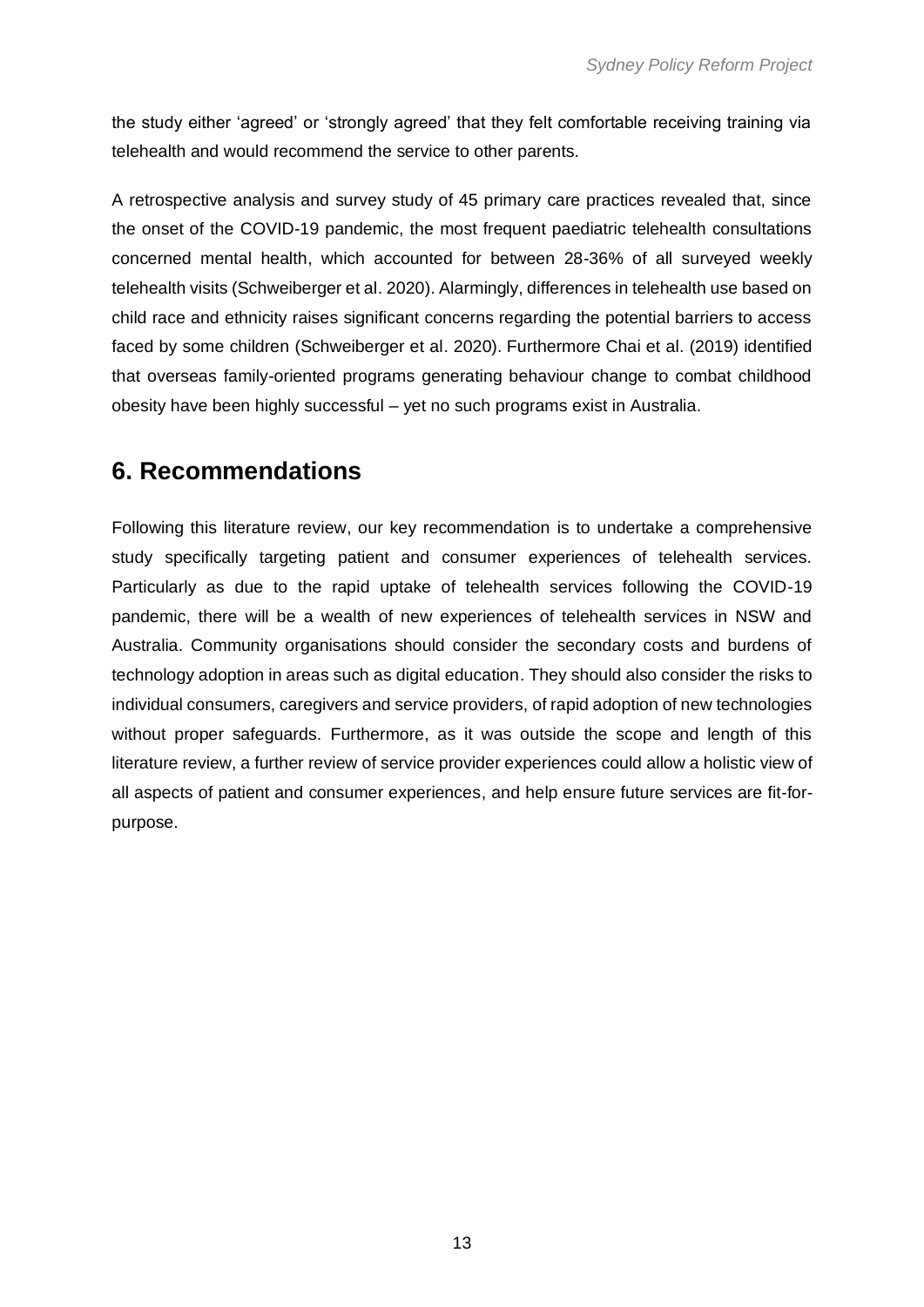### <span id="page-15-0"></span>**References**

Anon 2020. Fears for culturally and linguistically diverse patients avoiding healthcare due to COVID-19. [online] RACGP. Available at: <https://www.racgp.org.au/gp-news/mediareleases/2020-media-releases/july-2020/fears-for-culturally-and-linguistically-diversepa> [Accessed 23 May 2021].

Australian Department of Health 2015, Telehealth, viewed April 1, 2021, https://www1.health.gov.au/internet/main/publishing.nsf/Content/e-health-telehealth

Australian Department of Health 2021, COVID-19 temporary MBS telehealth services, viewed April 8, 2021, from http://www.mbsonline.gov.au/internet/mbsonline/publishing.nsf/Content/0C514FB8C9FB BEC7CA25852E00223AFE/\$File/Factsheet-COVID-19-MBS%20telehealth-Overarching-17March2021.pdf?fbclid=IwAR3uFb0Ue99JBNogkeFMgk-LOWypQIMmRy\_ZmF8NP-QOGg6FMTxPgHkUth0

- Australian Digital Health Agency. (2020). *Australian National Digital Health Workforce and Education Roadmap*. Australian Government.
- Australian Government Department of Health, 2021. Providing health care remotely during COVID-19. [online] Australian Government Department of Health. Available at: <https://www.health.gov.au/news/health-alerts/novel-coronavirus-2019-ncov-healthalert/coronavirus-covid-19-advice-for-the-health-and-disability-sector/providing-healthcare-remotely-during-covid-19> [Accessed 23 May 2021].
- Australian Institute of Health and Welfare 2020. Heath Expenditure Australia 2018-19. Health and welfare expenditure series no.66. Cat. no. HWE 80. Canberra: AIHW.
- Bearss, K., Burrell, T.L., Challa, S.A., Postorino, V., Gillespie, S.E., Crooks, C., and Scahill, L., 2017. Feasibility of Parent Training via Telehealth for Children with Autism Spectrum Disorder and Disruptive Behavior: A Demonstration Pilot. Journal of Autism and Developmental Disorders, 48(4), pp.1020–1030.
- Cabrera, C.I., Ning, A.Y., Cai, Y. and D'Anza, B. 2020. Systematic Review of Telehealth Cost Minimization for Patients and Health Systems in Otolaryngology. The Laryngoscope https://onlinelibrary.wiley.com/doi/pdfdirect/10.1002/lary.29321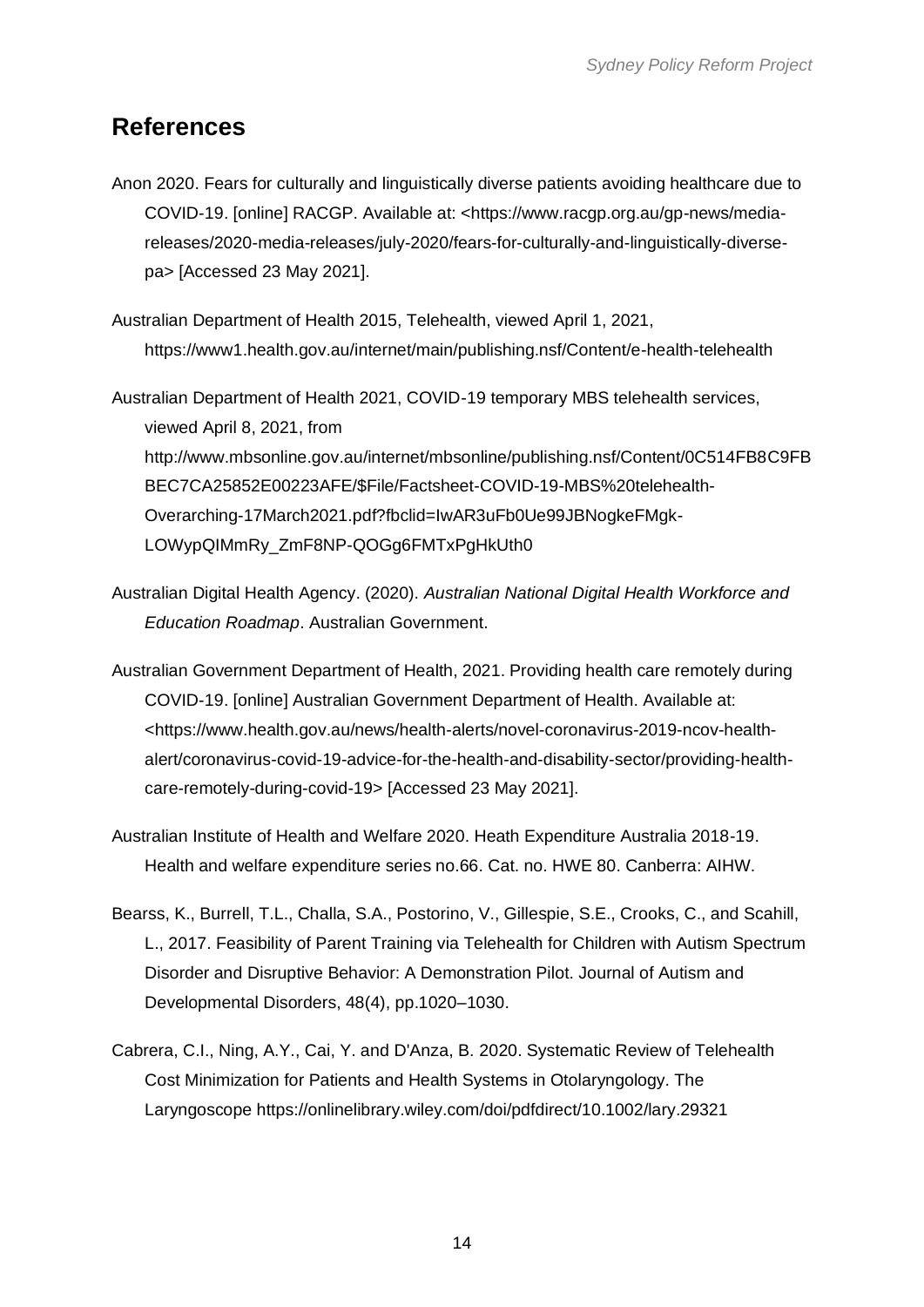- Caffery, L, Haydon, H, Smith, A, Snoswell, C & Thomas, E 2020, 'Telehealth uptake in general practice as a result of the coronavirus (COVID-19) pandemic', Australian Health Review, vol.44, pp.737-740, viewed 25 February 2021, https://www.publish.csiro.au/ah/pdf/AH20183
- Caffery, L.J., Bradford, N.K., Wickramasinghe, S.I., Hayman, N. and Smith, A.C. 2017. Outcomes of using telehealth for the provision of healthcare to Aboriginal and Torres Strait Islander people: a systematic review. Australian and New Zealand journal of public health, 41(1), pp.48-53. https://onlinelibrary.wiley.com/doi/pdf/10.1111/1753- 6405.12600
- Cahn, A., Akirov, A., & Raz, I. (2018). Digital health technology and diabetes management. Journal of Diabetes, 10(1), 10-17. doi:10.1111/1753-0407.12606
- Centaine Snoswell Research Fellow Health Economics, Anthony Smith Professor of Telehealth; and Director of the Centre for Online Health, and Liam Caffery Associate Professor in Telehealth and Director of Telehealth Technology 2021. Telehealth in lockdown meant 7 million fewer chances to transmit the coronavirus. [online] The Conversation. Available at: <https://theconversation.com/telehealth-in-lockdown-meant-7-million-fewer-chances-to-transmit-the-coronavirus-141041> [Accessed 23 May 2021].
- Centre for Online Health 2021, Telehealth and coronavirus: Medicare Benefits Schedule (MBS) activity in Australia, The University of Queensland, Viewed 2 May 2021, https://coh.centre.uq.edu.au/telehealth-and-coronavirus-medicare-benefits-schedulembs-activity-australia
- Chai, L. K., Collins, C. E., May, C., Brown, L. J., Ashman, A., & Burrows, T. L. (2019). Fidelity and acceptability of a family-focused technology-based telehealth nutrition intervention for child weight management. Journal of Telemedicine and Telecare, 27(2), 98–109. https://doi.org/10.1177/1357633X19864819
- Chai, L.K., Collins, C.E., May, C., Ashman, A., Holder, C., Brown, L.J. and Burrows, T.L. 2019. Feasibility and efficacy of a web-based family telehealth nutrition intervention to improve child weight status and dietary intake: a pilot randomised controlled trial. Journal of telemedicine and telecare, p.1357633X19865855. BFwid3f3vF1gyJhUfR69lUetKmtPbmDqaOhLiEHsLwtLSUtda2xDeWg
- Chalmers, J.A., Sansom-Daly, U.M., Patterson, P., McCowage, G. and Anazodo, A. 2018. Psychosocial assessment using telehealth in adolescents and young adults with cancer: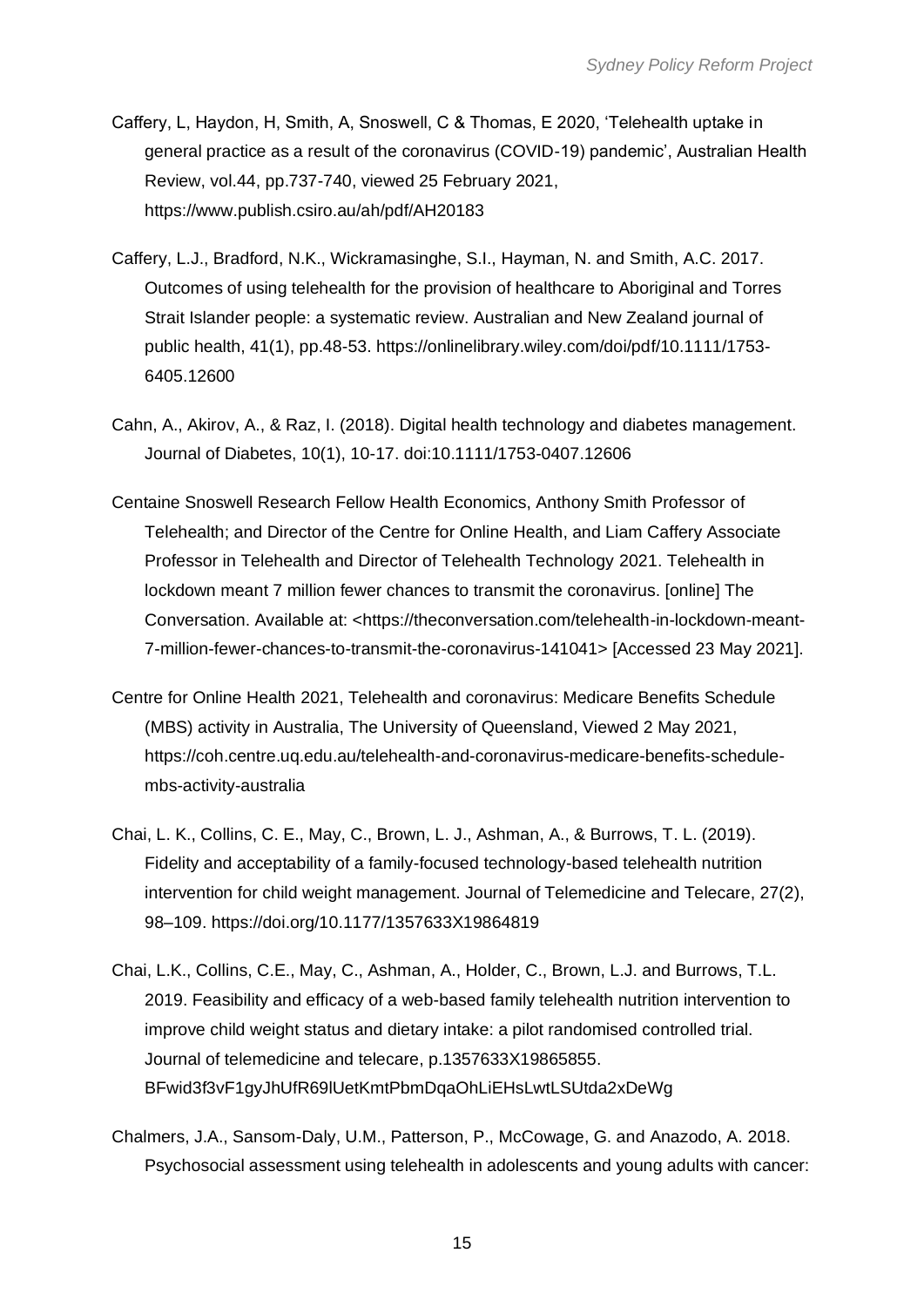a partially randomized patient preference pilot study. JMIR research protocols, 7(8), p.e168.

https://www.researchprotocols.org/2018/8/e168/?utm\_source=TrendMD&utm\_medium= cpc&utm\_campaign=JMIR\_TrendMD\_0#table2

- Christiansen, L., Lindberg, C., Sanmartin Berglund, J., Anderberg, P., & Skär, L. (2020). Using mobile health and the impact on health-related quality of life: Perceptions of older adults with cognitive impairment. International Journal of Environmental Research and Public Health, 17(8). doi:10.3390/ijerph17082650
- Damberger, K.G. 2018. Telemental health care: provider's knowledge and beliefs. https://scholarworks.montana.edu/xmlui/bitstream/handle/1/14609/DambergerK0818.pdf ?sequence=3
- Edirippulige, S, Armfield, NR, Greenup, P, & Bryett, A 2016, 'Telehealth coordinators in hospital based telehealth services: Who are they and what do they do?' Journal of Telemedicine and Telecare, vol. 22, no. 8, pp. 447–452, doi: 10.1177/1357633X16671241.
- Fairweather, G. C., Lincoln, M. A., & Ramsden, R. (2016). Speech-language pathology teletherapy in rural and remote educational settings: Decreasing service inequities. International Journal of Speech-Language Pathology, 18(6), 592–602. https://doi.org/10.3109/17549507.2016.1143973
- Fisk, M., Livingstone, A., & Pit, S. W. (2020). Telehealth in the context of COVID-19: Changing perspectives in Australia, the United Kingdom, and the United States (Preprint). doi:10.2196/preprints.19264
- Flynn, A., Preston, E., Dennis, S., Canning, C.G. and Allen, N.E. 2020. Home-based exercise monitored with telehealth is feasible and acceptable compared to centre-based exercise in Parkinson's disease: A randomised pilot study. Clinical Rehabilitation, p.0269215520976265.https://journals.sagepub.com/doi/pdf/10.1177/026921552097626 5
- Greenwood, J., Chamberlain, C., & Parker, G. (2004). Evaluation of a Rural Telepsychiatry Service. Australasian Psychiatry, 12(3), 268–272. https://doi.org/10.1080/j.1039- 8562.2004.02097.x
- Greig, J., Ul-Haq, A., Dresser, G., Burmeister, O.K. and Rehman, S.U. 2020, September. Intelligent Monitoring of Chronic Illness for the Ageing Rural Population: Opportunities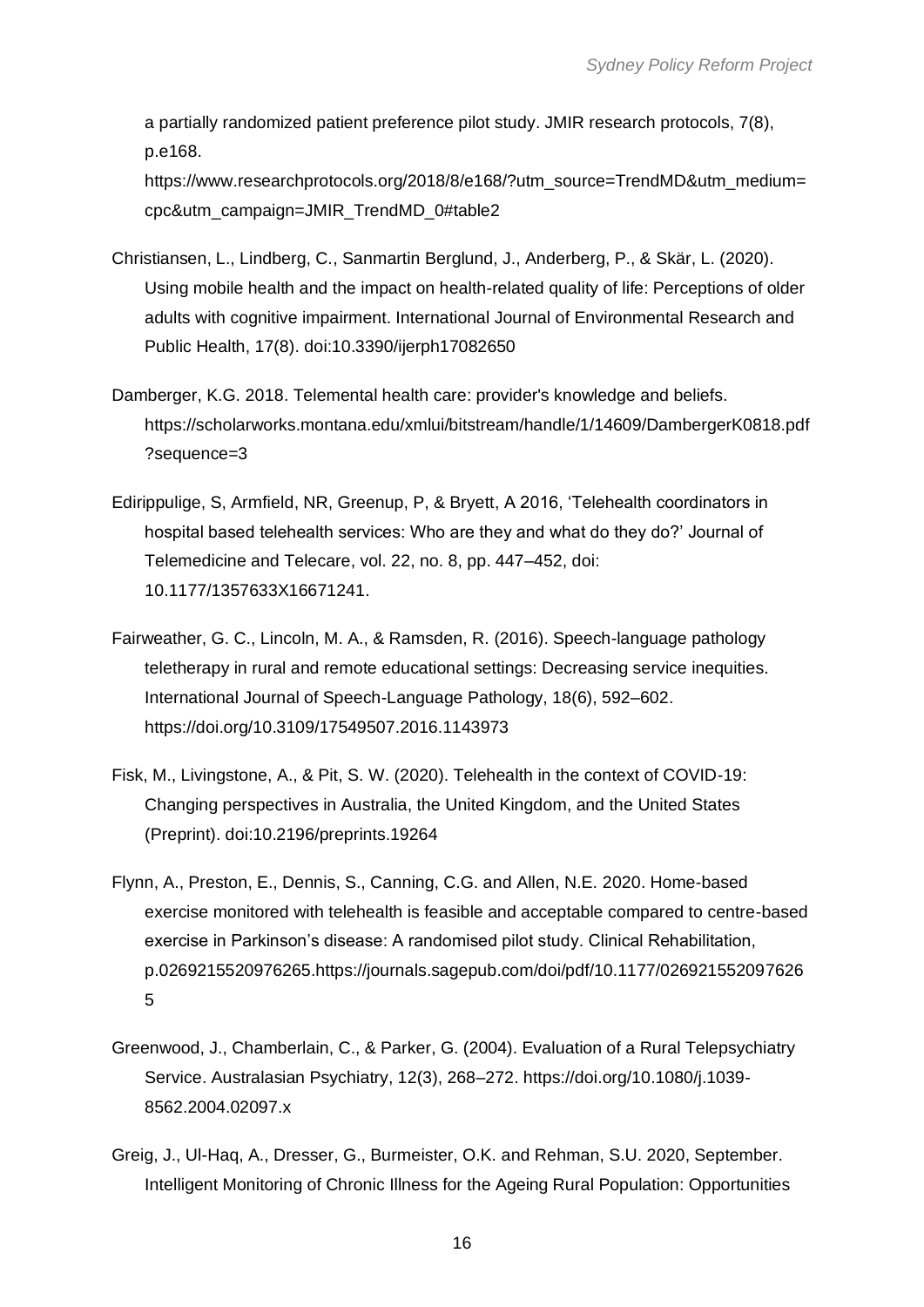and Cautions. In IFIP International Conference on Human Choice and Computers (pp. 158-170). Springer, Cham. https://www.ncbi.nlm.nih.gov/pmc/articles/PMC7979059/

- Grills, N., and Butcher, N. 2021. Better engaging culturally diverse communities during COVID-19. [online] Pursuit. Available at: <https://pursuit.unimelb.edu.au/articles/betterengaging-culturally-diverse-communities-during-covid-19> [Accessed 23 May 2021].
- Hailey, D & Crowe, B 2003, 'A profile of success and failure in telehealth evidence and opinion from the Successes and Failures in Telehealth conferences' Journal of Telemedicine and Telecare, vol. 9, no. 2\_suppl, pp. 22–24, doi: 10.1258/135763303322596165.
- Haralambous, B., Subramaniam, S., Hwang, K., Dow, B., & LoGiudice, D. (2019). A narrative review of the evidence regarding the use of telemedicine to deliver video‐ interpreting during dementia assessments for older people. Asia-Pacific Psychiatry, 11(3). doi:10.1111/appy.12355
- Hodge, M. A., Sutherland, R., Jeng, K., Bale, G., Batta, P., Cambridge, A., . . . Silove, N. (2019). Literacy Assessment Via Telepractice Is Comparable to Face-to-Face Assessment in Children with Reading Difficulties Living in Rural Australia. Telemedicine and e-Health, 25(4), 279-287. doi:10.1089/tmj.2018.0049
- Infrastructure, N.S.W. 2018. Building Momentum: State Infrastructure Strategy 2018-2038. Accessed 2/5/2021. sis.visualise.today/documents/INSW\_2018SIS\_BuildingMomentum.pdf
- Isautier, J.M., Copp, T., Ayre, J., Cvejic, E., Meyerowitz-Katz, G., Batcup, C., Bonner, C., Dodd, R., Nickel, B., Pickles, K. and Cornell, S. 2020. Lessons from the COVID-19 pandemic: People's experiences and satisfaction with telehealth during the COVID-19 pandemic in Australia (Preprint).
- Jakobsson, E., Nygård, L., Kottorp, A., & Malinowsky, C. (2019). Experiences from using eH ealth in contact with health care among older adults with cognitive impairment. Scandinavian Journal of Caring Sciences, 33(2), 380-389. doi:10.1111/scs.12634
- Jung, SY, Omboni, S & Wu, C 2020, 'Telehealth in the Context of COVID-19: Changing Perspectives in Australia, the United Kingdom, and the United States', Journal of Medical Internet Research, vol.22, iss.6, viewed 25 February 2021, https://www.ncbi.nlm.nih.gov/pmc/articles/PMC7286230/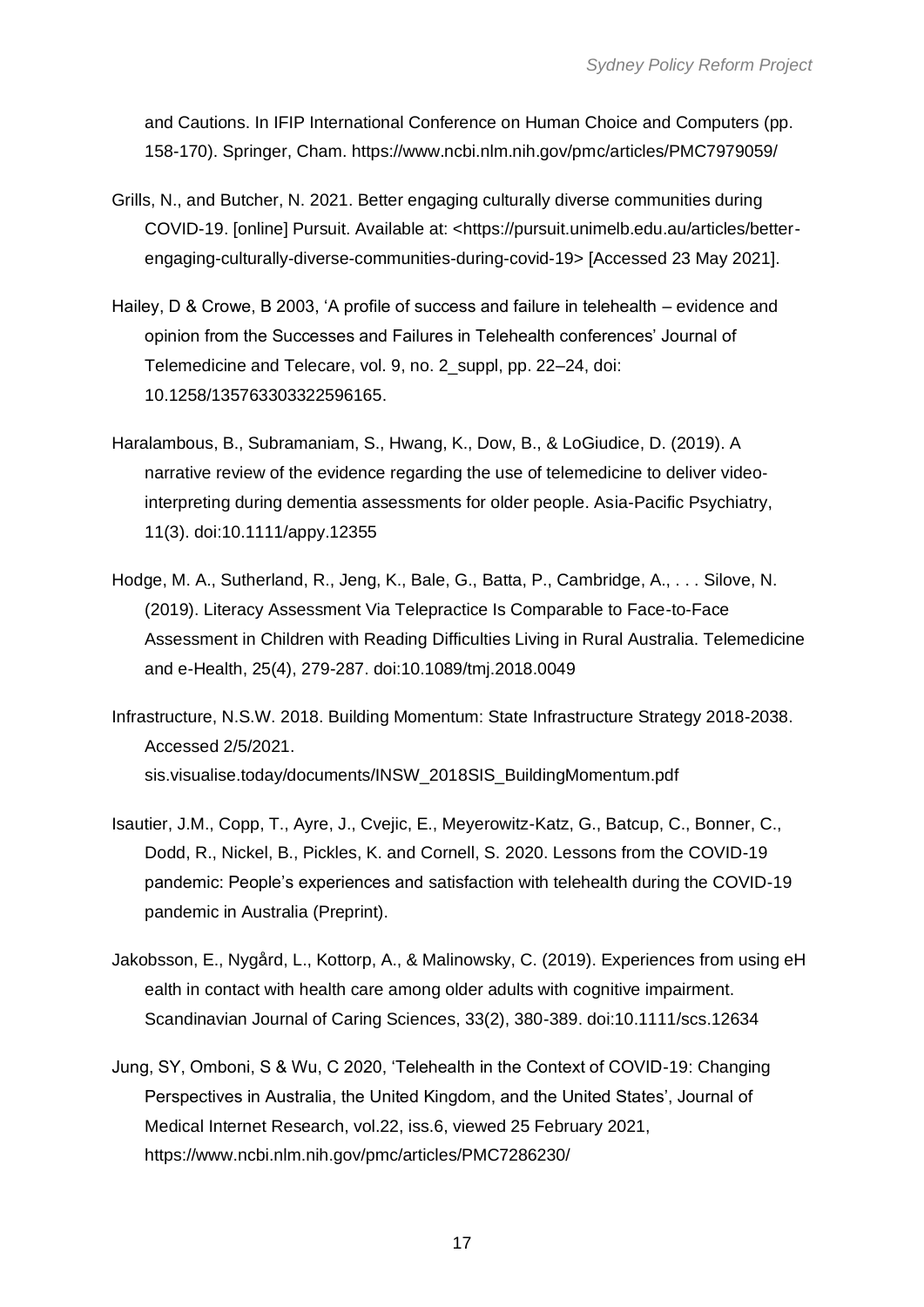- Katalinic, O., Young, A., & Doolan, D. (2013). Case study: the Interact home telehealth project. Journal of Telemedicine and Telecare, 19(7), 418–424. https://doi.org/10.1177/1357633X13506513
- Kelly, J.T., Allman‐Farinelli, M., Chen, J., Partridge, S.R., Collins, C., Rollo, M., Haslam, R., Diversi, T. and Campbell, K.L. 2020. Dietitians Australia position statement on telehealth. Nutrition & Dietetics, 77(4), pp.406-415. https://onlinelibrary.wiley.com/doi/pdf/10.1111/1747-0080.12619
- Kohlhoff, J., Cibralic, S., Horswood, D., Turnell, A., Maiuolo, M., & Morgan, S. (2020). Feasibility and acceptability of intemet-delivered parent-child interaction therapy for rural Australiani families: A qualitative investigation. Rural and Remote Health, 20(1). https://doi.org/10.22605/RRH5306
- Kong, D.C., Chauhan, A., Leung, A.T., and Chin, M. 2021. Telemedicine in The Context of Covid-19- A Qualitative Study of Cancer Patients and Clinicians. Research Square, pp.2–22.
- Langkamp, D.L., McManus, M.D., and Blakemore, S.D. 2015. Telemedicine for Children with Developmental Disabilities: A More Effective Clinical Process Than Office-Based Care. Telemedicine and e-Health, 21(2), pp.110–114.
- Loriana, C., Sadie, M., Newton, E. R., & Patterson, A. 2020. Patient Satisfaction with Telehealth in Rural Settings: A Systematic Review. International Journal of Telerehabilitation, 12(2), 53–64. https://doi.org/http://dx.doi.org/10.5195/ijt.2020.6303
- Maeder, A., Poultney, N., Morgan, G. and Lippiatt, R. 2015. Patient compliance in homebased self-care telehealth projects. Journal of telemedicine and telecare, 21(8), pp.439- 442. https://journals.sagepub.com/doi/pdf/10.1177/1357633X15612382?casa\_token=gh253K 3C-\_UAAAAA:GqbUxFtUYYUddga7hTwGret6M0Rk0fd-lnjc5cCd0dnWMvxstC3Q-

ApiZDuj\_8TLsR9Hva9dd-NGFw

- Masi, A., Mendoza Diaz, A., Tully, L., Azim, S. I., Woolfenden, S., Efron, D., & Eapen, V. (2021). Impact of the COVID-19 pandemic on the well-being of children with neurodevelopmental disabilities and their parents. Journal of Paediatrics and Child Health. doi:10.1111/jpc.15285
- Maurice, A.P., Punnasseril, J.E.J., King, S.E. and Dodd, B.R. 2020. Improving access to bariatric surgery for rural and remote patients: experiences from a state-wide bariatric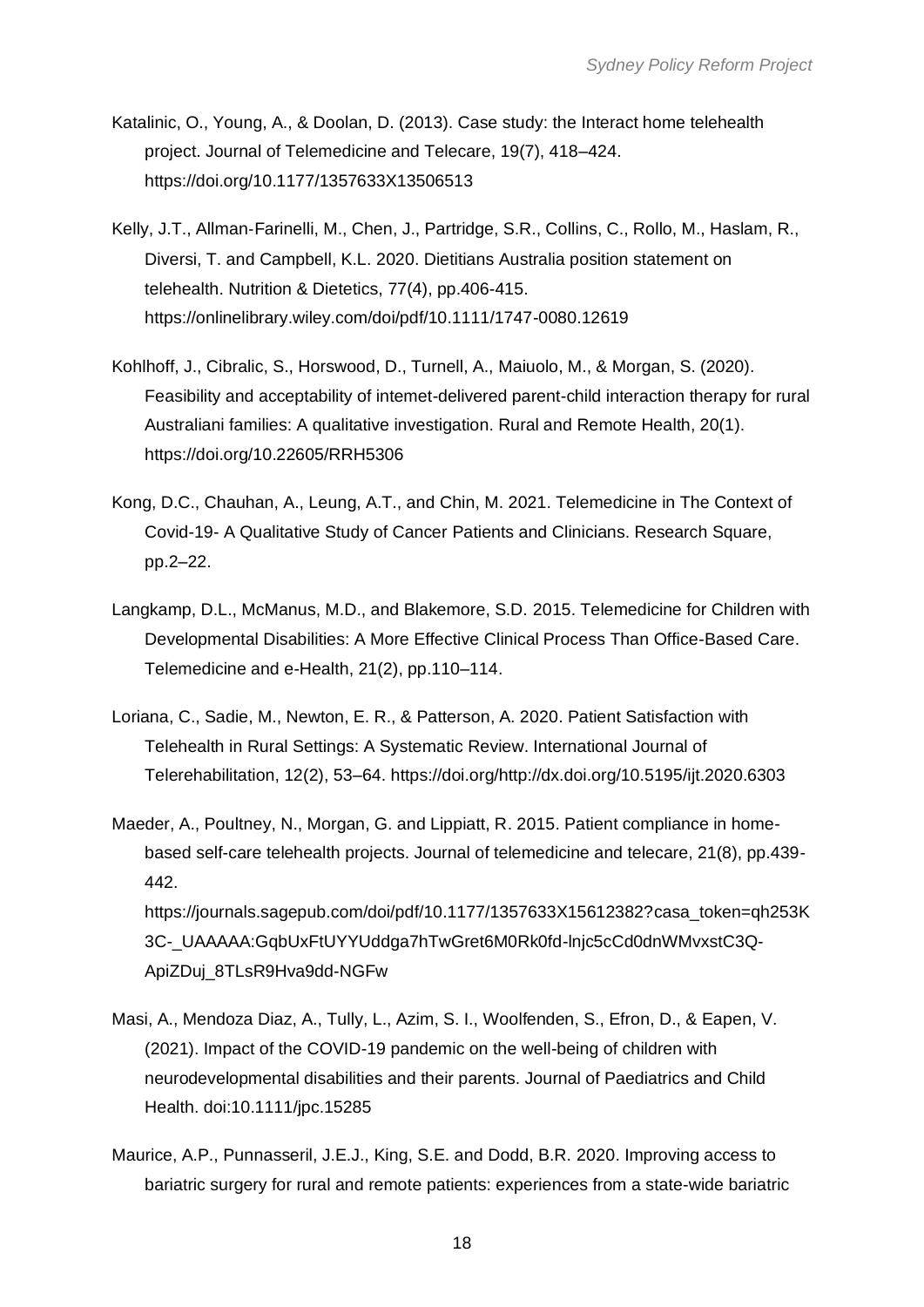telehealth service in Australia. Obesity Surgery, 30(11), pp.4401-4410. https://link.springer.com/article/10.1007/s11695-020-04804-w

- Mayston, M. 2021. Telehealth for disability management: what really matters?. Developmental Medicine & Child Neurology 63, 124–124.. doi:10.1111/dmcn.14734
- McIntoth, G., & Phillips, J. (2013, February 18). 'Caring for the Elderly' an overview of aged care support and services in Australia. Retrieved April 11, 2021, from https://www.aph.gov.au/About\_Parliament/Parliamentary\_Departments/Parliamentary\_L ibrary/Publications\_Archive/archive/agedcare#:~:text=The%20terms%20'elderly'%20an d%20',even%2055%20years%20of%20age.
- Mitchell, J 2000, 'Increasing the cost-effectiveness of telemedicine by embracing e-health' Journal of Telemedicine and Telecare, vol. 6, no. 1\_suppl, pp. 16–19, doi: 10.1258/1357633001934500.
- Ng, S. L., Phelan, S., Leonard, M., & Galster, J. (2017). A qualitative case study of smartphone-connected hearing AIDS: Influences on patients, clinicians, and patientclinician interactions. Journal of the American Academy of Audiology, 28(6), 506-521. doi:10.3766/jaaa.15153
- Nouri, S., Khoong, E.C., Lyles, C.R., and Karliner, L. 2020. Addressing Equity in Telemedicine for Chronic Disease Management During the Covid-19 Pandemic. Innovations in Daily Care, pp.1–13.
- NSW Health 2019. About CALD Communities. [online] NSW Government Multicultural Health Communication Service. Available at: <https://www.mhcs.health.nsw.gov.au/about-us/cald-community> [Accessed 23 May 2021].
- O'Kane, G. (2020). Telehealth—Improving access for RURAL, regional and remote communities. Australian Journal of Rural Health, 28(4), 419-420. doi:10.1111/ajr.12663
- Pacia, C., Holloway, J., Gunning, C., & Lee, H. (2021). A Systematic Review of Family-Mediated Social Communication Interventions for Young Children with Autism. Review Journal of Autism and Developmental Disorders. doi:10.1007/s40489-021-00249-8
- Papanastasiou, G., Drigas, A., Skianis, C., Lytras, M., & Papanastasiou, E. (2018). Patientcentric ICTs based healthcare for students with learning, physical and/or sensory disabilities. Telematics and Informatics, 35(4), 654-664. doi:10.1016/j.tele.2017.09.002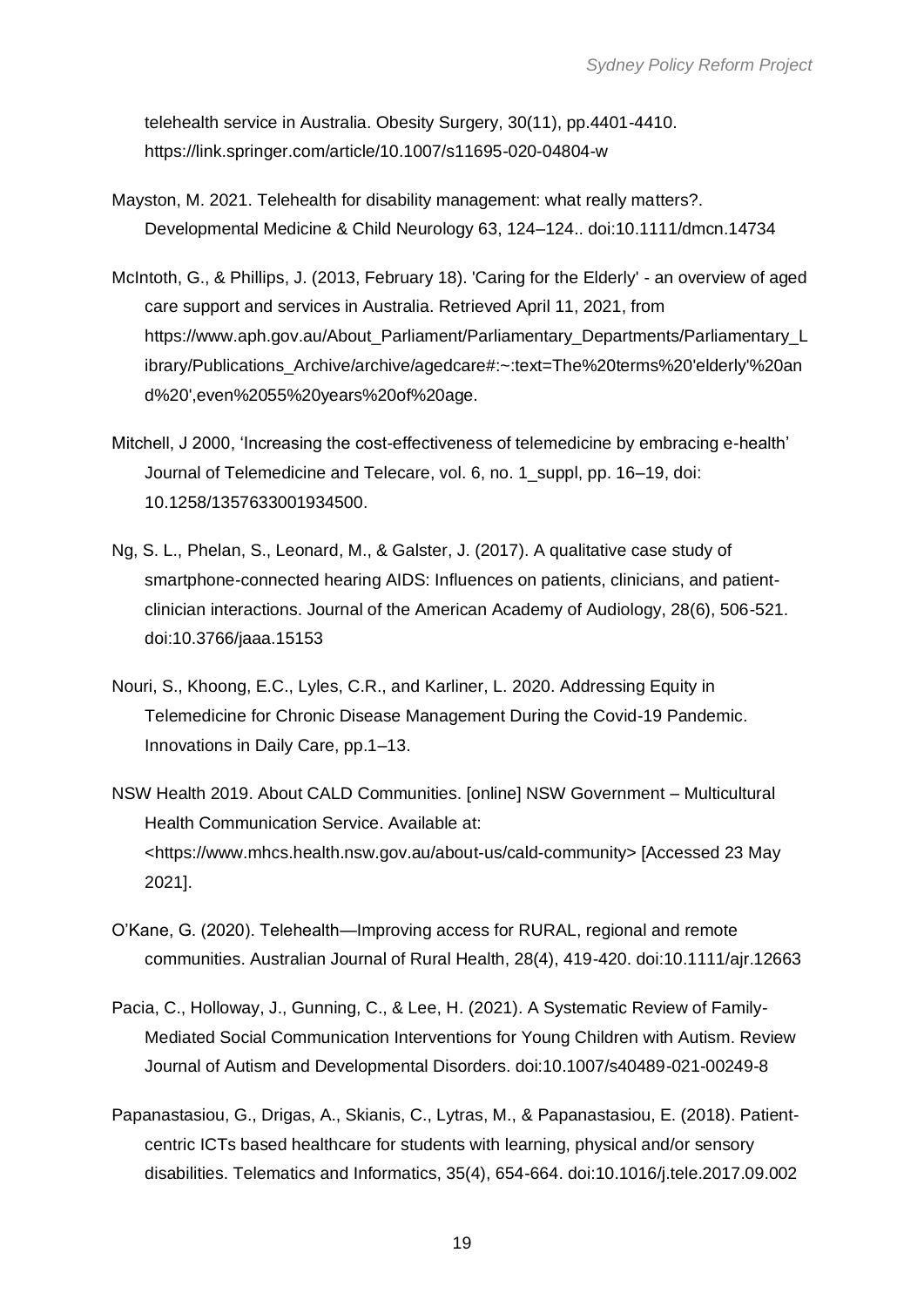- Parker, S., Prince, A., Thomas, L., Song, H., Milosevic, D. and Harris, M.F. 2018. Electronic, mobile and telehealth tools for vulnerable patients with chronic disease: a systematic review and realist synthesis. BMJ open, 8(8), p.e019192. https://bmjopen.bmj.com/content/8/8/e019192.abstract
- practice as a result of the coronavirus (COVID-19) pandemic', Australian Health Review, vol.44,
- Rathnayake, S., Jones, C., Calleja, P., & Moyle, W. (2019). Family carers' perspectives of managing activities of daily living and use of mHealth applications in dementia care: A qualitative study. *Journal of Clinical Nursing,* 28(23-24), 4460-4470. doi:10.1111/jocn.15030
- Razavi, H., Copeland, S.P. and Turner, A.W. 2017. Increasing the impact of teleophthalmology in Australia: analysis of structural and economic drivers in a state service. Australian Journal of Rural Health, 25(1), pp.45-52. https://onlinelibrary.wiley.com/doi/pdf/10.1111/ajr.12277
- Reay, R., Looi, J., & Keightley, P. (2020). Telehealth mental health services during COVID-19: summary of evidence and clinical practice. Australasian Psychiatry : Bulletin of the Royal Australian and New Zealand College of Psychiatrists, 28(5), 514–516. https://doi.org/10.1177/1039856220943032
- Sangelaji, B., Smith, C., Paul, L., Treharne, G., & Hale, L. (2017). Promoting physical activity engagement for people with multiple sclerosis living in rural settings: a proof-of-concept case study. European Journal of Physiotherapy, 19(sup1), 17-21. doi:10.1080/21679169.2017.1381306
- Sansom‐Daly, UM & Bradford, N 2020, 'Grappling with the "human" problem hiding behind the technology: Telehealth during and beyond COVID‐19' Psycho-Oncology (Chichester, England), vol. 29, no. 9, pp. 1404–1408, doi: 10.1002/pon.5462.
- Schweiberger, K., Hoberman, A., Iagnemma, J., Schoemer, P., Squire, J., Taormina, J., Wolfson, D., and Ray, K.N. 2020. Practice-Level Variation in Telemedicine Use in a Pediatric Primary Care Network During the COVID-19 Pandemic: Retrospective Analysis and Survey Study. Journal of Medical Internet Research, 22(12).
- Skouteris, H. 2020. Covid-19 and Culturally and Linguistically Diverse communities: Lessons learned and recommendations for action. [online] Health Voices. Available at: <https://healthvoices.org.au/issues/nov-2020/covid-19-and-culturally-and-linguistically-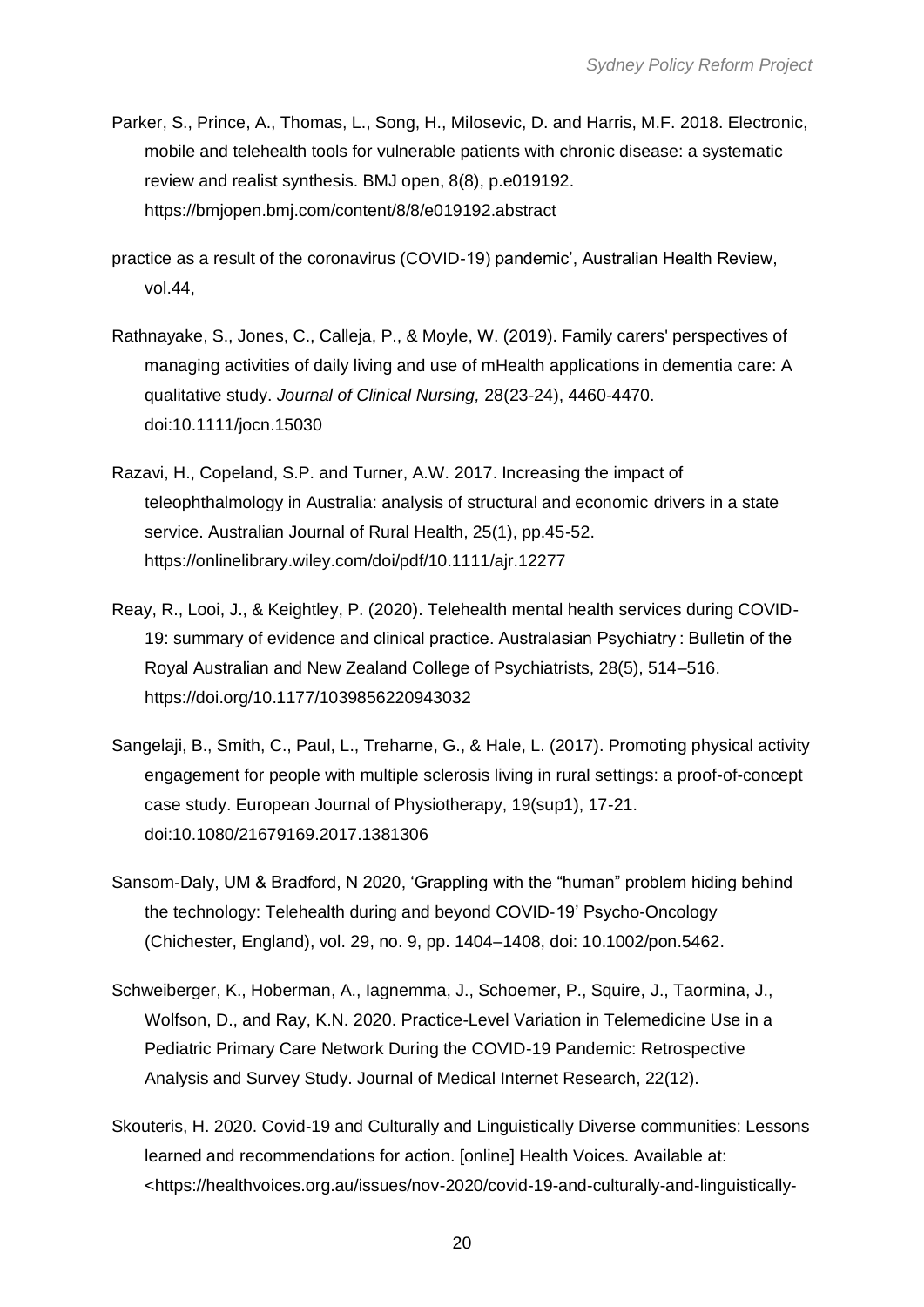diverse-communities-lessons-learned-and-recommendations-for-action/> [Accessed 23 May 2021].

- Snoswell, C.L., Caffery, L.J., Haydon, H.M., Wickramasinghe, S.I., Crumblin, K. and Smith, A.C. 2019. A cost-consequence analysis comparing patient travel, outreach, and telehealth clinic models for a specialist diabetes service to Indigenous people in Queensland. Journal of telemedicine and telecare, 25(9), pp.537-544. https://journals.sagepub.com/doi/full/10.1177/1357633X19873239
- Snoswell, C.L., Caffery, L.J., Whitty, J.A., Soyer, H.P. and Gordon, L.G. 2018. Costeffectiveness of skin cancer referral and consultation using teledermoscopy in Australia. JAMA dermatology, 154(6), pp.694-700. https://jamanetwork.com/journals/jamadermatology/fullarticle/2680742
- Snoswell, C.L., Taylor, M.L. and Caffery, L.J. 2019. The breakeven point for implementing telehealth. Journal of telemedicine and telecare, 25(9), pp.530-536. https://journals.sagepub.com/doi/pdf/10.1177/1357633X19871403
- Snoswell, C.L., Taylor, M.L., Comans, T.A., Smith, A.C., Gray, L.C. and Caffery, L.J. 2020. Determining if Telehealth Can Reduce Health System Costs: Scoping Review. Journal of medical Internet research, 22(10), p.e17298. https://www.jmir.org/2020/10/e17298
- Steele, R., & Lo, A. (2013). Telehealth and ubiquitous computing for bandwidth-constrained rural and remote areas. Personal and Ubiquitous Computing, 17(3), 533–543. https://doi.org/http://dx.doi.org/10.1007/s00779-012-0506-5
- Sutherland, R., Trembath, D., Hodge, A., Drevensek, S., Lee, S., Silove, N., & Roberts, J. (2016). Telehealth language assessments using consumer grade equipment in rural and urban settings: Feasible, reliable and well tolerated. Journal of Telemedicine and Telecare, 23(1), 106–115. https://doi.org/10.1177/1357633X15623921
- Taylor, M., Caffery, L.J., Scuffham, P.A. and Smith, A.C. 2018. Economic modelling of telehealth substitution of face-to-face specialist outpatient consultations for Queensland correctional facilities. Australian Health Review, 42(5), pp.522-528. https://www.semanticscholar.org/paper/Economic-modelling-of-telehealth-substitutionof-Taylor-Caffery/4fb0f6426e4d5a09a5e02909f07e19cd2aa2dad9#paper-header
- Telehealth tackles elderly health care. (2013, July). Australian Nursing Journal, 21(1), 41. https://link.gale.com/apps/doc/A336382013/AONE?u=usyd&sid=AONE&xid=34180d36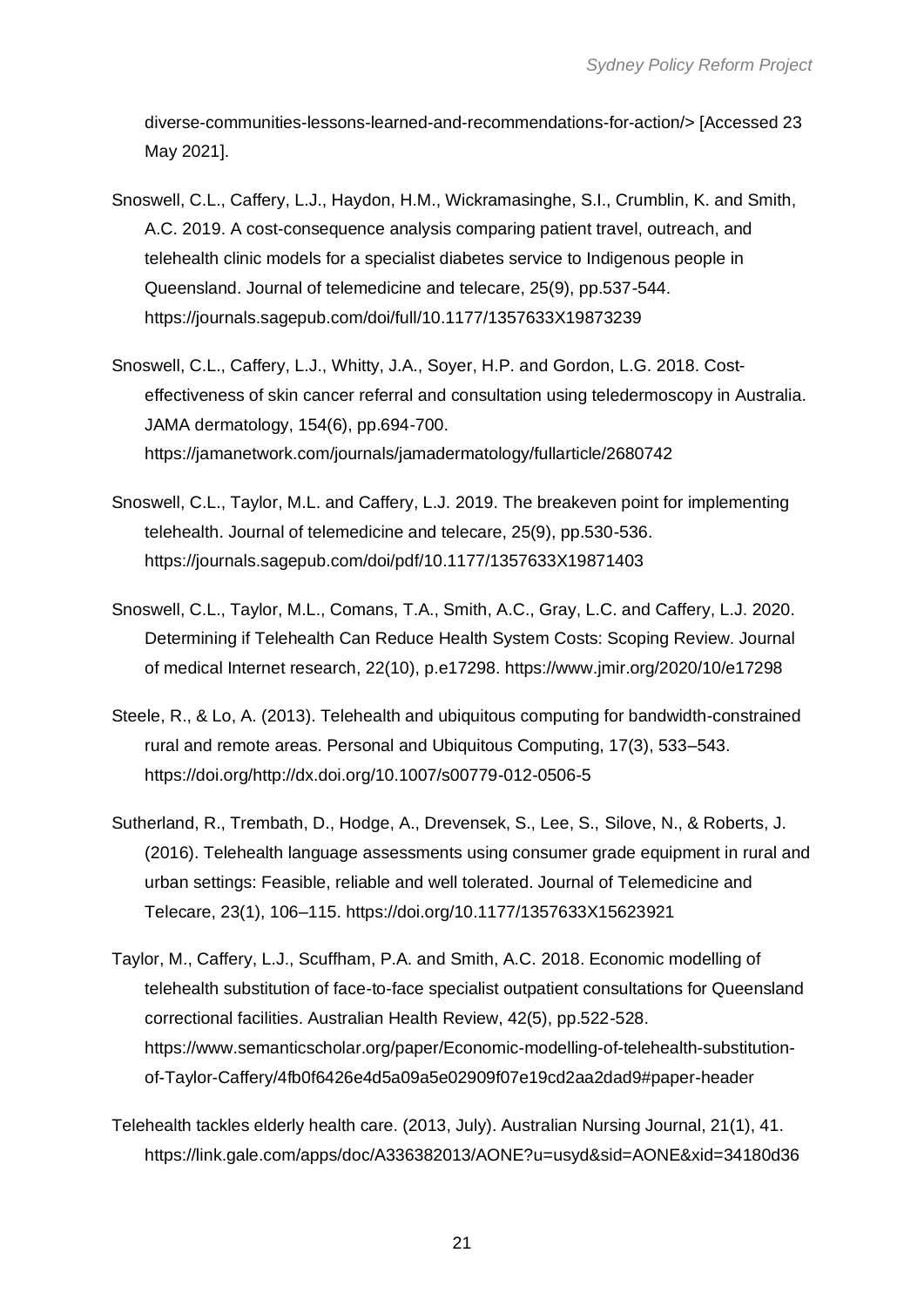- Valdez, R. S., Rogers, C. C., Claypool, H., Trieshmann, L., Frye, O., Wellbeloved-Stone, C., & Kushalnagar, P. (2021). Ensuring full participation of people with disabilities in an era of telehealth. *Journal of the American Medical Informatics Association,* 28(2), 389-392. doi:10.1093/jamia/ocaa297
- Wiadji, E., Mackenzie, L., Reeder, P., Gani, J. S., Carroll, R., Smith, S., Frydenberg, M., & O'Neill, C. J. (2021). Utilization of telehealth by surgeons during the COVID 19 pandemic in Australia: lessons learnt. ANZ Journal of Surgery, 91(4), 507–514. https://doi.org/https://doi.org/10.1111/ans.16693
- Wild, A., Kunstler, B., Goodwin, D., Onyala, S., Zhang, L., Kufi, M., Salim, W., Musse, F., Mohideen, M., Asthana, M., Al-Khafaji, M., Geronimo, M.A., Coase, D., Chew, E., Micallef, E., and Skouteris, H. 2021. Communicating COVID-19 health information to culturally and linguistically diverse communities: insights from a participatory research collaboration. Public Health Research & Practice, 31(1).
- Zurynski, Y., Ansell, J., Ellis, L.A., Pomare, C., Holt, J., Root, J., Gillespie, J., Wells, L. and Braithwaite, J. 2020. Accessible and affordable healthcare? Views of Australians with and without chronic conditions. Internal Medicine Journal. https://onlinelibrary.wiley.com/doi/pdf/10.1111/imj.15172
- Zwickl, S, Wong, A, Bretherton, I, Rainier, M, Chetcuti, D, Zajac, JD, & Cheung, AS 2019, 'Health Needs of Trans and Gender Diverse Adults in Australia: A Qualitative Analysis of a National Community Survey' International Journal of Environmental Research and Public Health, vol. 16, no. 24, p. 5088, doi: 10.3390/ijerph16245088.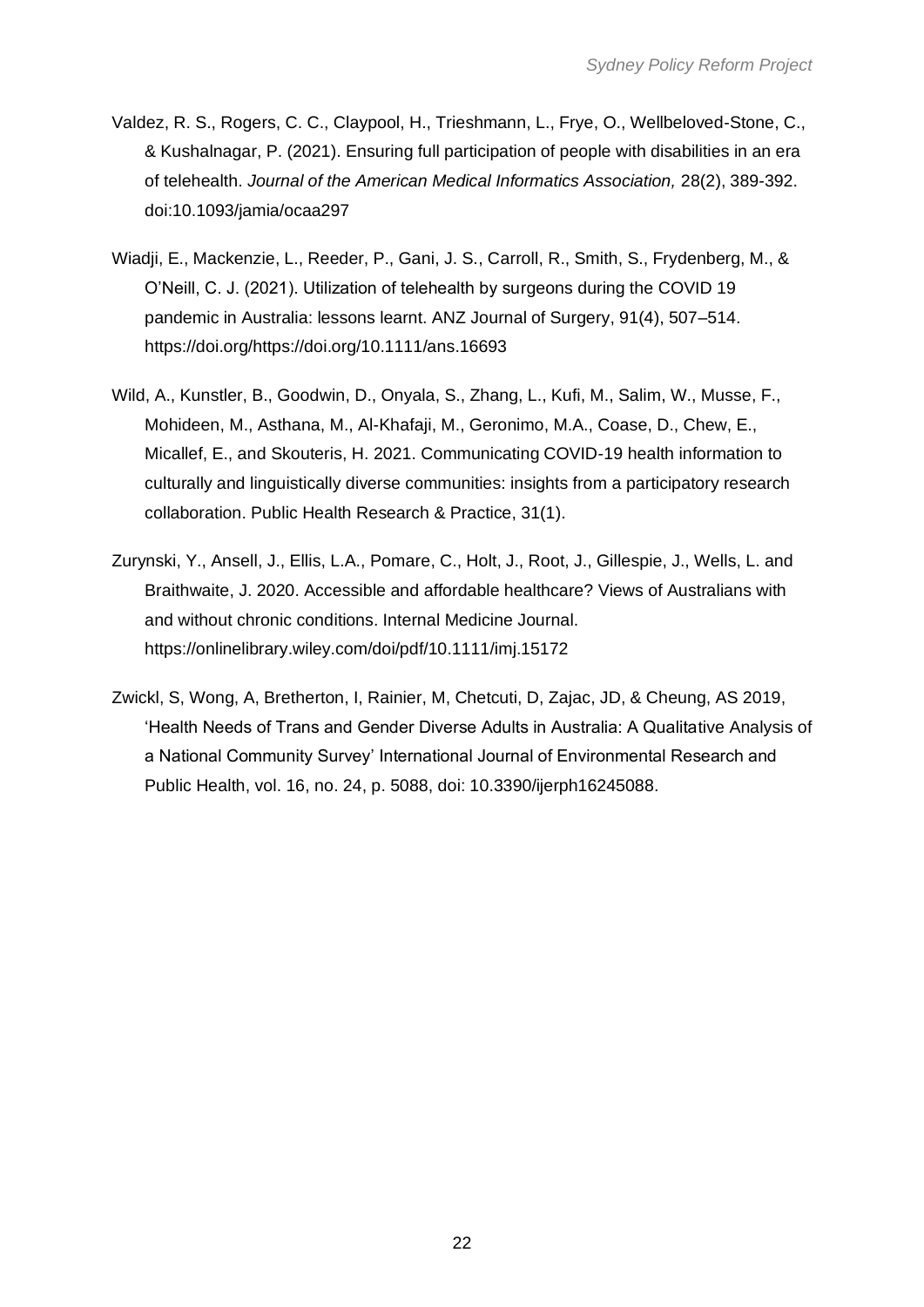### <span id="page-24-0"></span>**Comment from Academic Supervisor**

The academic supervisor for this paper, Professor Alexandra Martiniuk, comments as follows:

It is true that Australia has seen a rapid increase in the use of telehealth services since COVID emerged. The report by Brannon et al states that this increase in telehealth use was 'made possible through the prevalence of available online technology and pre-existing billing procedures' which is true in that telephones were of course, already prevalent and most telehealth consultations in 2020 and 2021 were occurring by phone. Regarding billing, it is true that health providers have existing pathways to bill Medicare however what was (and continues to be) unique is the policy change by government regarding increased funding for telehealth consultations. As part of the 2021-22 Budget, the Australian Government invested an additional \$114 million for telehealth services in 2021.

As well the swift increase in telehealth use during 2020 and 2021 is at least in part due to changes in human behaviour whereby health professionals are more willing to engage in telehealth consultations (for COVID safety, as well, now that they are able to be remunerated for this service type); as well clients/patients are more willing to engage in telehealth consultations – originally to remain more COVID safe but then also often realising its convenience.

The report by Brannon et al states in Section 1 that there is limited data on patient and consumer experiences of telehealth in Australia. I do not fully agree with this statement. In MEDLINE alone, which indexes all peer-review medical and health publications, there are 256 peer-review publications about consumer experiences of telehealth in Australia. There are further grey literature reports on consumer experiences with telehealth in Australia, for instance the April 2021 Consumers NSW report '*Navigating Telehealth – the Patients' Perspective'*.

The students searched for literature using key databases (listed in their full report). They could have also included CINAHL which records allied health literature – however there is often a fair amount of overlap with MEDLINE (which they have searched).

I agree with the report in terms of a need for further research into specific sub-groups of the population. This will be useful in the future.

In section 3.1 the report states that 'Through improving the collection and management of patient data, and by educating and equipping patients to involve them in their own treatment, telehealth can make healthcare far cheaper to administer'. The report also discusses time saving. While these are true – there is further important detail to these points which were not mentioned in the report. While telehealth consultations may be quicker (or not quicker – I don't